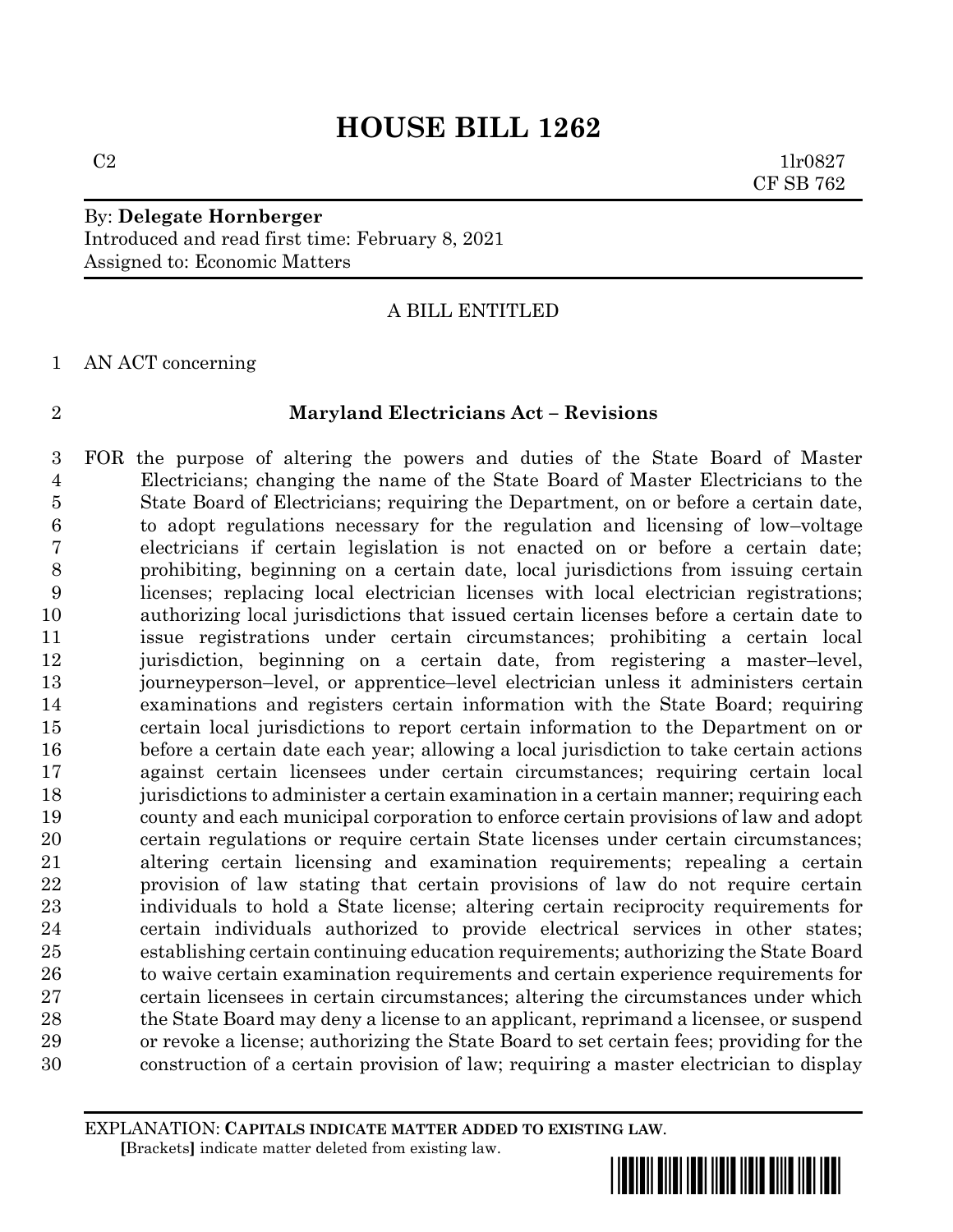certain information in a certain manner; requiring a licensee to give the State Board certain notice of a change in certain information; prohibiting a person from taking certain actions without a license; establishing certain penalties for certain violations; requiring the State Board to provide a certain notice to each local board in the State; altering certain definitions; defining certain terms; making stylistic and conforming changes; and generally relating to the State Board of Electricians and the licensing and regulation of electricians.

BY repealing and reenacting, with amendments,

Article – Business Occupations and Professions

- Section 6–101 through 6–103; 6–201, 6–202(h)(2), and 6–205 to be under the amended subtitle "Subtitle 2. State Board of Electricians"; 6–301, 6–302 through 6–306, 6–307, 6–308, 6–310(c)(4) and (e), 6–311(b)(2) and (3), (c), and (d)(1), 6–312, 6–315, 6–316, 6–319(c) and (d)(1), 6–321(a)(2) and (b), 6–401 through 6–603, 6–604(b), and 6–701
- Annotated Code of Maryland
- (2018 Replacement Volume and 2020 Supplement)

# BY adding to

- Article Business Occupations and Professions
- Section 6–104, 6–307.1, and 6–605 through 6–608
- Annotated Code of Maryland
- (2018 Replacement Volume and 2020 Supplement)
- BY repealing
- Article Business Occupations and Professions
- Section 6–605
- Annotated Code of Maryland
- (2018 Replacement Volume and 2020 Supplement)
- SECTION 1. BE IT ENACTED BY THE GENERAL ASSEMBLY OF MARYLAND,
- That the Laws of Maryland read as follows:

# **Article – Business Occupations and Professions**

6–101.

(a) In this title the following words have the meanings indicated.

 (b) (1) "Assignment of local **[**license"**] REGISTRATION"** means any procedure by which a licensee **OR REGISTRANT** grants to another person a right to use a local **[**license**] REGISTRATION** to enable that person to engage in the business of providing electrical services.

 (2) "Assignment of local **[**license"**] REGISTRATION"** includes any procedure by which: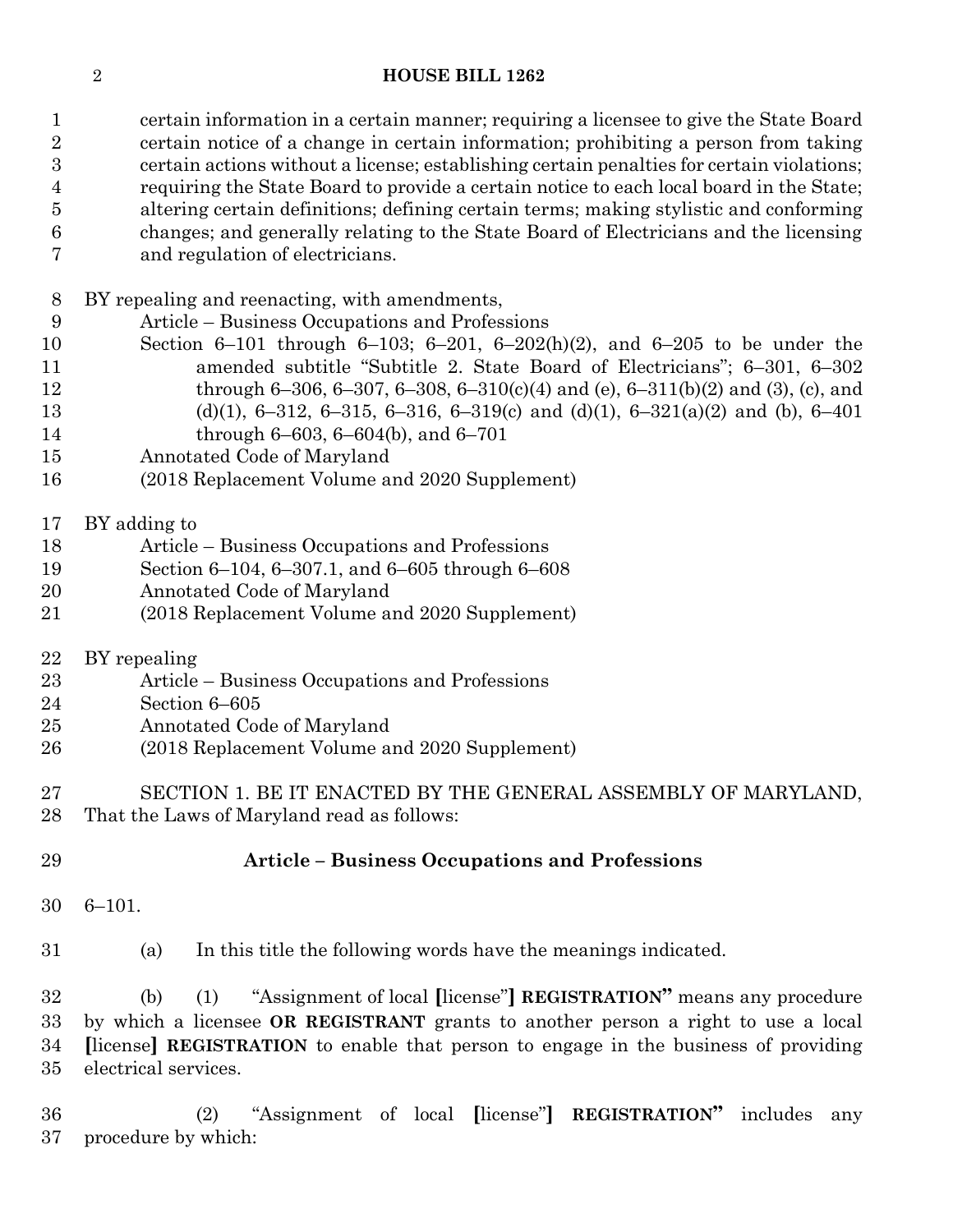(i) a licensee **OR REGISTRANT** agrees to be the representative of another person; and (ii) by virtue of that agreement, the other person is authorized to engage in the business of providing electrical services. (c) "Engage in the business of providing electrical services" means to engage in providing electrical services for compensation. (d) **(1)** "License" means, unless the context requires otherwise, a license issued by the State Board **[**or a local jurisdiction**]** to provide **OR ASSIST IN PROVIDING** electrical services. **(2) "LICENSE" INCLUDES, UNLESS THE CONTEXT REQUIRES OTHERWISE: (I) A MASTER ELECTRICIAN LICENSE; AND (II) A JOURNEYPERSON ELECTRICIAN LICENSE. (E) "LICENSED APPRENTICE ELECTRICIAN" MEANS, UNLESS THE CONTEXT REQUIRES OTHERWISE, AN ELECTRICIAN WHO IS LICENSED BY THE STATE BOARD TO ASSIST IN PROVIDING ELECTRICAL SERVICES WHILE: (1) UNDER THE DIRECTION OR CONTROL OF A LICENSED MASTER ELECTRICIAN; AND (2) IN TRAINING TO BECOME A JOURNEYPERSON ELECTRICIAN. (F) "LICENSED JOURNEYPERSON ELECTRICIAN" MEANS, UNLESS THE CONTEXT REQUIRES OTHERWISE, AN ELECTRICIAN WHO IS LICENSED BY THE STATE BOARD TO PROVIDE OR ASSIST IN PROVIDING ELECTRICAL SERVICES WHILE: (1) UNDER THE DIRECTION OR CONTROL OF A LICENSED MASTER ELECTRICIAN; AND (2) IN TRAINING TO BECOME A MASTER ELECTRICIAN. [**(e)**] (G)** "Licensed master electrician" means, unless the context requires otherwise, a master electrician who is licensed by the State Board **[**or a local jurisdiction**]** to provide electrical services. **[**(f)**] (H)** "Local board" means a board that a local jurisdiction of the State creates to regulate any aspect of the electrical trade.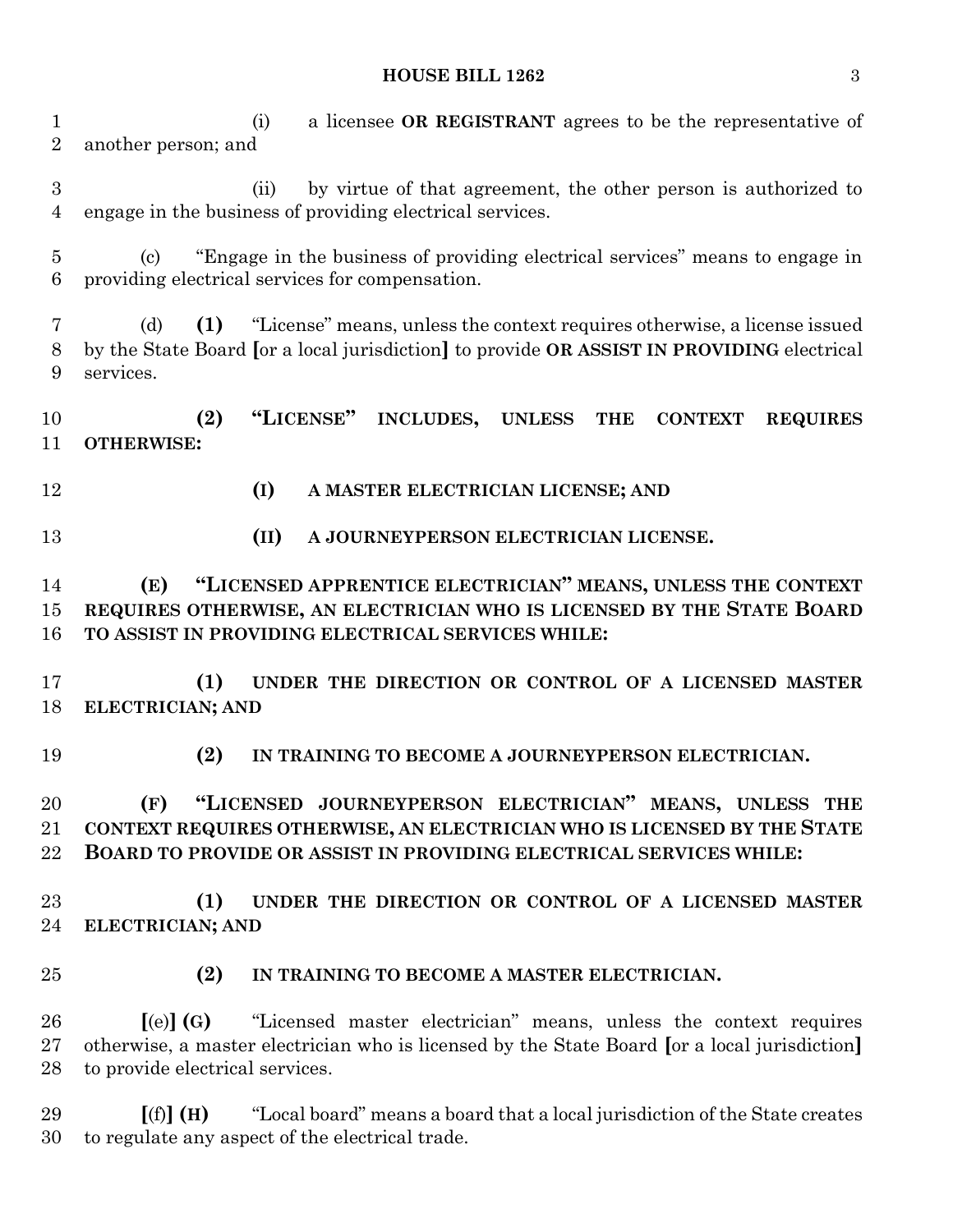**[**(g)**] (I)** "Local **[**license"**] REGISTRATION"** means, unless the context requires otherwise, a **[**license**] REGISTRATION** that is issued by a local board to provide electrical services **[**as a master electrician**]**.

 **[**(h)**] (J)** "Master electrician" means an individual who has the experience, knowledge, and skill to provide electrical services in all aspects of the electrical trade, in a manner that complies with applicable plans, specifications, codes, or law.

 **[**(i)**] (K)** (1) "Provide electrical services" means to provide any service in the electrical trade.

 (2) "Provide electrical services" includes installing, repairing, **MAINTAINING, ERECTING,** or altering any electrical **EQUIPMENT,** wiring, fixture, appliance, apparatus, raceway, **[**or**]** conduit**, OR SYSTEM** that:

- (i) generates, transmits, transforms, or uses electrical energy in any form for light, heat, power, or communication; and
- 
- (ii) is located within a plant, substation, or elsewhere.

**[**(j)**] (L)** "State Board" means the State Board of **[**Master**]** Electricians.

 **[**(k)**] (M)** "State license" means a license that is issued by the State Board to **[**a master**] AN** electrician.

6–102.

 The **[**policy of the State**] PURPOSE OF THIS TITLE** is to **[**regulate, throughout the State, those persons who provide electrical services or engage in the business of providing**] ESTABLISH A LICENSING PROGRAM FOR INDIVIDUALS WHO PROVIDE OR ASSIST IN PROVIDING** electrical services, **IN ORDER** to safeguard the life, health, property, and public welfare of the citizens of the State.

6–103.

(a) This title does not affect the right of any local jurisdiction of the State:

 (1) to regulate **LOCALLY** the quality and character of work of a person who engages in the business of providing electrical services by establishing a system of licenses, permits, fees, and inspections designed to:

 (i) ensure compliance with and implementation of State and local building laws; or

(ii) enforce other local laws protecting public health and safety;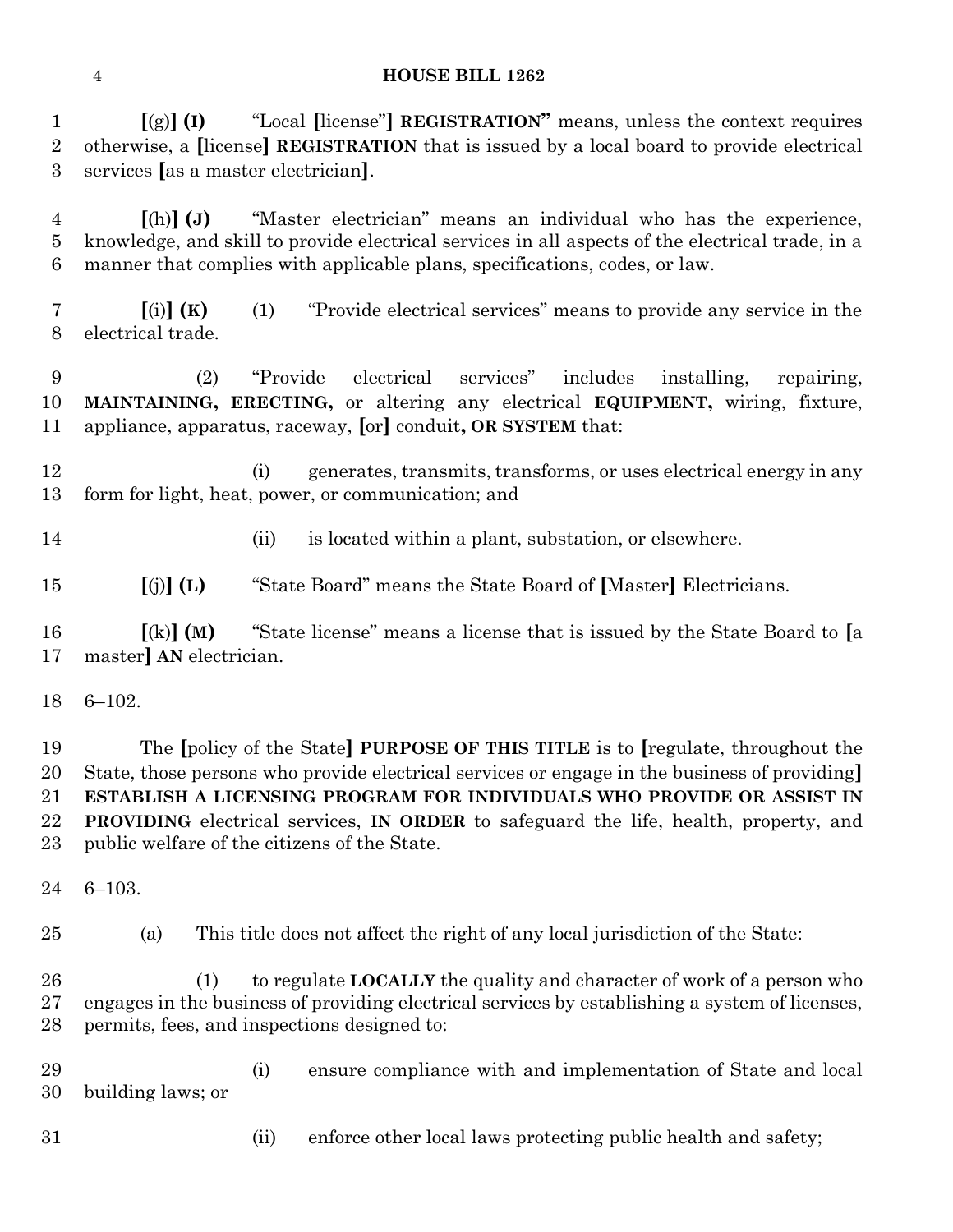(2) to require a person who engages in the business of providing electrical services to submit any plan or specification for approval before the electrical services are provided;

(3) to establish a local board **TO:**

# **(I) CARRY OUT ITEMS (1) AND (2) OF THIS SUBSECTION;**

 **(II) TAKE ANY DISCIPLINARY ACTION, EXCEPT FOR REVOCATION OF A LICENSE ISSUED BY THE STATE BOARD, AGAINST THE HOLDER OF A LOCAL REGISTRATION OR THE HOLDER OF A LOCAL PERMIT WHO VIOLATES ANY PROVISION OF THIS TITLE OR ANY LOCAL LAW; AND**

 **(III) REPORT ANY ENFORCEMENT ACTIVITY TO THE STATE BOARD**;

 (4) except as provided in §§ 6–504 and 6–602 of this title **AND SUBJECT TO THE REQUIREMENTS OF THIS SECTION**, to require an examination before issuing a license to provide electrical services within the local jurisdiction; or

- (5) to collect, from a person who is licensed with a local board, fees for:
- 16 (i) an examination for a license to provide electrical services;
- (ii) issuance and renewal of the license; or
- 18 (iii) an inspection.

 (b) If a local jurisdiction licenses any class of electricians other than master electricians**, JOURNEYPERSON ELECTRICIANS, OR APPRENTICE ELECTRICIANS**, that class is also under the control and supervision of the local board.

 **(C) (1) BEGINNING JULY 1, 2021, A LOCAL JURISDICTION MAY NOT ISSUE LICENSES FOR APPRENTICE, JOURNEYPERSON, OR MASTER ELECTRICIANS.**

 **(2) A LOCAL JURISDICTION THAT LICENSED APPRENTICE–LEVEL, JOURNEYPERSON–LEVEL, OR MASTER–LEVEL ELECTRICIANS BEFORE JULY 1, 2021, MAY CONTINUE TO REGISTER THE ELECTRICIANS ACCORDING TO THE SAME RULES AND REQUIREMENTS FOR LICENSES ISSUED BEFORE JULY 1, 2021, IF THE LOCAL JURISDICTION COMPLIES WITH SUBSECTIONS (D) AND (E) OF THIS SECTION.**

 **(3) A LOCAL JURISDICTION THAT DID NOT LICENSE APPRENTICE–LEVEL, JOURNEYPERSON–LEVEL, OR MASTER–LEVEL ELECTRICIANS BEFORE JULY 1, 2021, MAY CHOOSE TO REGISTER APPRENTICE–LEVEL, JOURNEYPERSON–LEVEL, OR MASTER–LEVEL ELECTRICIANS IF IT COMPLIES WITH**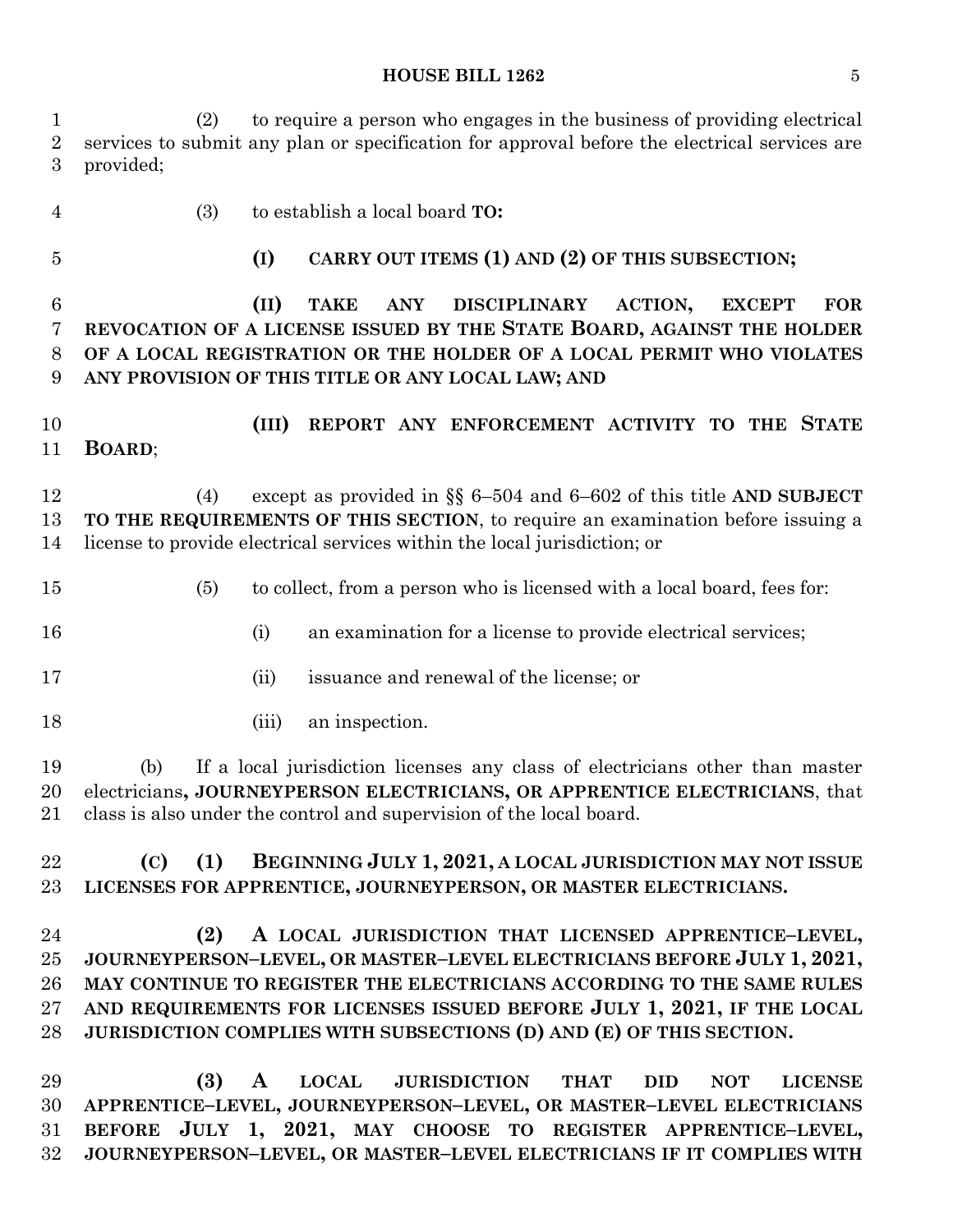**SUBSECTIONS (D) AND (E) OF THIS SECTION.**

 **(D) IF A LOCAL JURISDICTION CHOOSES TO REGISTER APPRENTICE–LEVEL, JOURNEYPERSON–LEVEL, OR MASTER–LEVEL ELECTRICIANS UNDER SUBSECTION (C) OF THIS SECTION, THE LOCAL BOARD SHALL ADMINISTER THE SAME EXAMINATION AS THE STATE BOARD AS PROVIDED UNDER § 6–306 OF THIS TITLE.**

 **(E) ON OR BEFORE JULY 1, 2022, AND ON OR BEFORE JULY 1 EACH YEAR THEREAFTER, A LOCAL JURISDICTION THAT REGISTERS APPRENTICE–LEVEL, JOURNEYPERSON–LEVEL, OR MASTER–LEVEL ELECTRICIANS SHALL REPORT TO THE DEPARTMENT:**

 **(1) EACH APPRENTICE ELECTRICIAN REGISTRATION ISSUED IN THE PREVIOUS YEAR;**

 **(2) EACH JOURNEYPERSON ELECTRICIAN REGISTRATION ISSUED IN THE PREVIOUS YEAR;**

 **(3) EACH MASTER ELECTRICIAN REGISTRATION ISSUED IN THE PREVIOUS YEAR;**

 **(4) EACH INDIVIDUAL WHO SAT FOR A JOURNEYPERSON ELECTRICIAN EXAMINATION IN THE PREVIOUS YEAR;**

 **(5) EACH INDIVIDUAL WHO SAT FOR A MASTER ELECTRICIAN EXAMINATION IN THE PREVIOUS YEAR; AND**

# **(6)** ANY OTHER INFORMATION THE **DEPARTMENT REQUIRES**.

 **[**(c)**] (F)** This title may not be construed to waive any requirement of an ordinance or regulation that sets out the type of work to be performed by a person who engages in the business of providing electrical services as required under State or local building laws.

**6–104.**

 **IF THE STATE HAS NOT ENACTED LEGISLATION ESTABLISHING A LICENSING PROGRAM FOR INDIVIDUALS WHO PROVIDE OR ASSIST IN PROVIDING LOW–VOLTAGE ELECTRICAL SERVICES ON OR BEFORE JULY 1, 2024, THE DEPARTMENT SHALL, ON OR BEFORE DECEMBER 1, 2024, ADOPT REGULATIONS NECESSARY FOR THE REGULATION AND LICENSING OF LOW–VOLTAGE ELECTRICIANS.**

Subtitle 2. State Board of **[**Master**]** Electricians.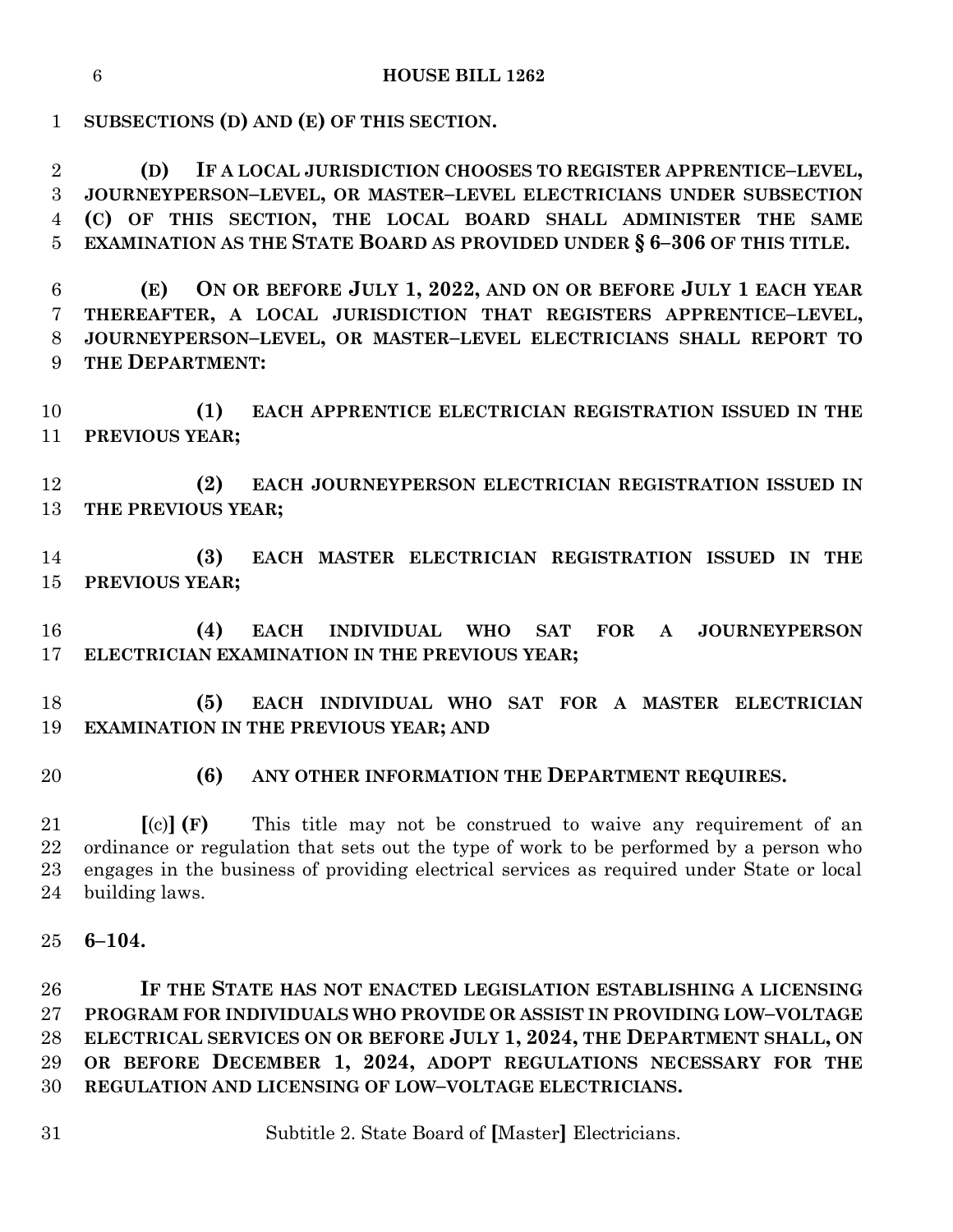| 1                             | $6 - 201.$                                                                                                                                                                                                                                                                                                                                                    |
|-------------------------------|---------------------------------------------------------------------------------------------------------------------------------------------------------------------------------------------------------------------------------------------------------------------------------------------------------------------------------------------------------------|
| $\overline{2}$                | There is a State Board of [Master] Electricians in the Department.                                                                                                                                                                                                                                                                                            |
| 3                             | $6 - 202.$                                                                                                                                                                                                                                                                                                                                                    |
| 4<br>$\overline{5}$<br>6<br>7 | Except as provided in paragraph (3) of this subsection and subject to<br>(2)<br>(h)<br>paragraph (4) of this subsection, a member shall be considered to have resigned if the<br>member did not attend at least two-thirds of the STATE Board meetings held during any<br>consecutive 12–month period while the member was serving on the <b>STATE</b> Board. |
| 8                             | $6 - 205.$                                                                                                                                                                                                                                                                                                                                                    |
| 9<br>10                       | (A)<br>In addition to any powers and duties set forth elsewhere, the State Board<br>shall:                                                                                                                                                                                                                                                                    |
| 11<br>12                      | twice a year hold a seminar and invite members from each local<br>(1)<br>licensing jurisdiction to discuss any industry or licensing problems; [and]                                                                                                                                                                                                          |
| 13                            | (2)<br>adopt regulations to establish:                                                                                                                                                                                                                                                                                                                        |
| 14                            | (i)<br>application and examination fees;                                                                                                                                                                                                                                                                                                                      |
| 15                            | continuing education requirements; and<br>(ii)                                                                                                                                                                                                                                                                                                                |
| 16                            | application deadlines;<br>(iii)                                                                                                                                                                                                                                                                                                                               |
| 17<br>18<br>19<br>20          | (3)<br>ENFORCE,<br><b>WITHIN</b><br>18<br><b>MONTHS</b><br>ISSUANCE,<br>OF<br><b>MINIMUM</b><br>STANDARDS FOR THE PROVISION OF ELECTRICAL SERVICES CONSISTENT WITH THE<br>RECENTLY ISSUED VERSION OF THE NATIONAL FIRE PROTECTION<br><b>MOST</b><br>ASSOCIATION 70: NATIONAL ELECTRICAL CODE;                                                                 |
| 21                            | (4)<br><b>ISSUE LICENSES;</b>                                                                                                                                                                                                                                                                                                                                 |
| 22                            | (5)<br>KEEP RECORDS OF ITS PROCEEDINGS; AND                                                                                                                                                                                                                                                                                                                   |
| 23<br>24                      | (6)<br>ADOPT ANY OTHER REGULATIONS NECESSARY TO CARRY OUT<br>THIS TITLE.                                                                                                                                                                                                                                                                                      |
| 25<br>26                      | THE CONTINUING EDUCATION REQUIREMENTS ADOPTED UNDER THIS<br>(B)<br><b>SECTION SHALL:</b>                                                                                                                                                                                                                                                                      |
| 27<br>28                      | BE BASED ON THE NATIONAL ELECTRICAL CODE OR ANY LOCAL<br>(1)<br>VARIANTS ADOPTED BY A LOCAL BOARD;                                                                                                                                                                                                                                                            |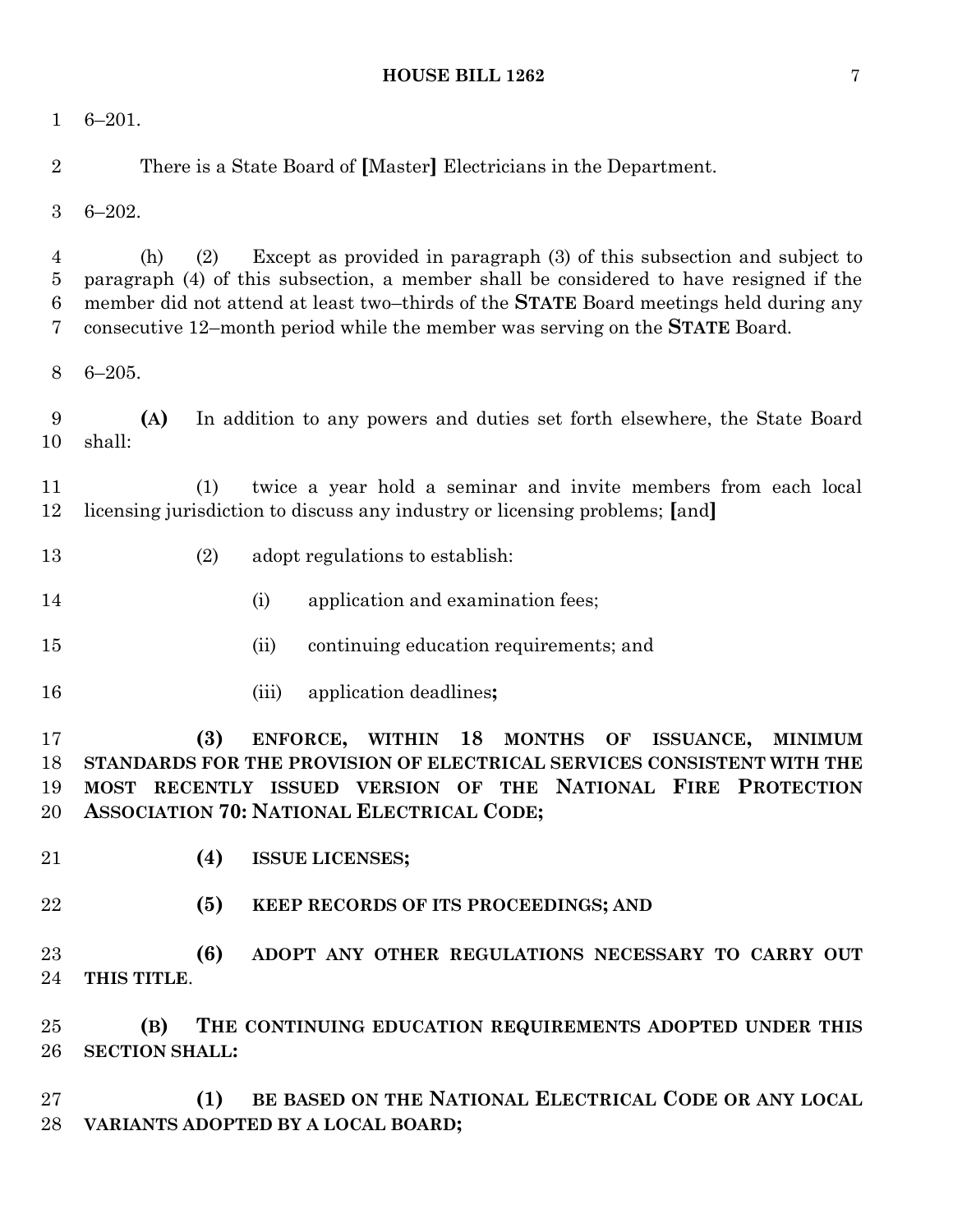|                                              | 8<br><b>HOUSE BILL 1262</b>                                                                                                                                                                                                                                                                                                      |
|----------------------------------------------|----------------------------------------------------------------------------------------------------------------------------------------------------------------------------------------------------------------------------------------------------------------------------------------------------------------------------------|
| $\mathbf{1}$<br>$\overline{2}$               | (2)<br>CONSIST OF A COURSE OR TRAINING ON PRACTICAL TECHNIQUES,<br>INSTALLATION PROCEDURES, OR OTHER RELEVANT TOPICS; AND                                                                                                                                                                                                        |
| 3                                            | (3)<br><b>BE ADMINISTERED BY:</b>                                                                                                                                                                                                                                                                                                |
| $\overline{4}$<br>$\bf 5$<br>$6\phantom{.}6$ | (I)<br>A COLLEGE OR AN APPRENTICESHIP PROGRAM APPROVED<br>BY THE MARYLAND APPRENTICESHIP AND TRAINING COUNCIL OR THE FEDERAL<br><b>OFFICE OF APPRENTICESHIP;</b>                                                                                                                                                                 |
| 7<br>8                                       | (II)<br><b>STATE</b><br><b>OR</b><br><b>NATIONALLY</b><br><b>RECOGNIZED</b><br><b>TRAINING</b><br>A<br>PROGRAM; OR                                                                                                                                                                                                               |
| 9                                            | ANOTHER PERSON APPROVED BY THE STATE BOARD.<br>(III)                                                                                                                                                                                                                                                                             |
| 10                                           | $6 - 301.$                                                                                                                                                                                                                                                                                                                       |
| 11                                           | Each county shall:<br>(a)                                                                                                                                                                                                                                                                                                        |
| 12<br>13<br>14<br>15                         | adopt regulations that have qualifications [comparable to] THAT<br>(I)<br>(1)<br>ARE AT LEAST AS STRINGENT AS THE QUALIFICATIONS UNDER § 6-304 of this subtitle,<br>to provide for the [licensing and] regulation AND REGISTRATION of master electricians,<br>JOURNEYPERSON ELECTRICIANS, OR APPRENTICE ELECTRICIANS; AND        |
| 16<br>17<br>18                               | (II)<br>REGISTER APPRENTICE ELECTRICIANS, JOURNEYPERSON<br>ELECTRICIANS, OR MASTER ELECTRICIANS IN THE MANNER PRESCRIBED UNDER §<br>6-103 OF THIS TITLE; or                                                                                                                                                                      |
| 19<br>20<br>21                               | (2) (i) require a State license for providing electrical services as a<br>master electrician, JOURNEYPERSON ELECTRICIAN, OR APPRENTICE ELECTRICIAN;<br>and                                                                                                                                                                       |
| 22                                           | enforce the provisions of this title.<br>(ii)                                                                                                                                                                                                                                                                                    |
| 23                                           | Each municipal corporation shall:<br>(b)                                                                                                                                                                                                                                                                                         |
| 24<br>25<br>26<br>27                         | adopt regulations that have qualifications [comparable to, or<br>(1)<br>(I)<br>more stringent than, THAT ARE AT LEAST AS STRINGENT AS THE QUALIFICATIONS<br><b>UNDER</b> $\S$ 6-304 of this subtitle to provide for the [licensing and] regulation AND<br>REGISTRATION of APPRENTICE, JOURNEYPERSON, OR master electricians; AND |
| 28<br>29<br>30                               | (II)<br>REGISTER APPRENTICE ELECTRICIAN, JOURNEYPERSON<br>ELECTRICIAN, OR MASTER ELECTRICIAN REGISTRATIONS IN THE MANNER<br>PRESCRIBED UNDER § 6-103 OF THIS TITLE;                                                                                                                                                              |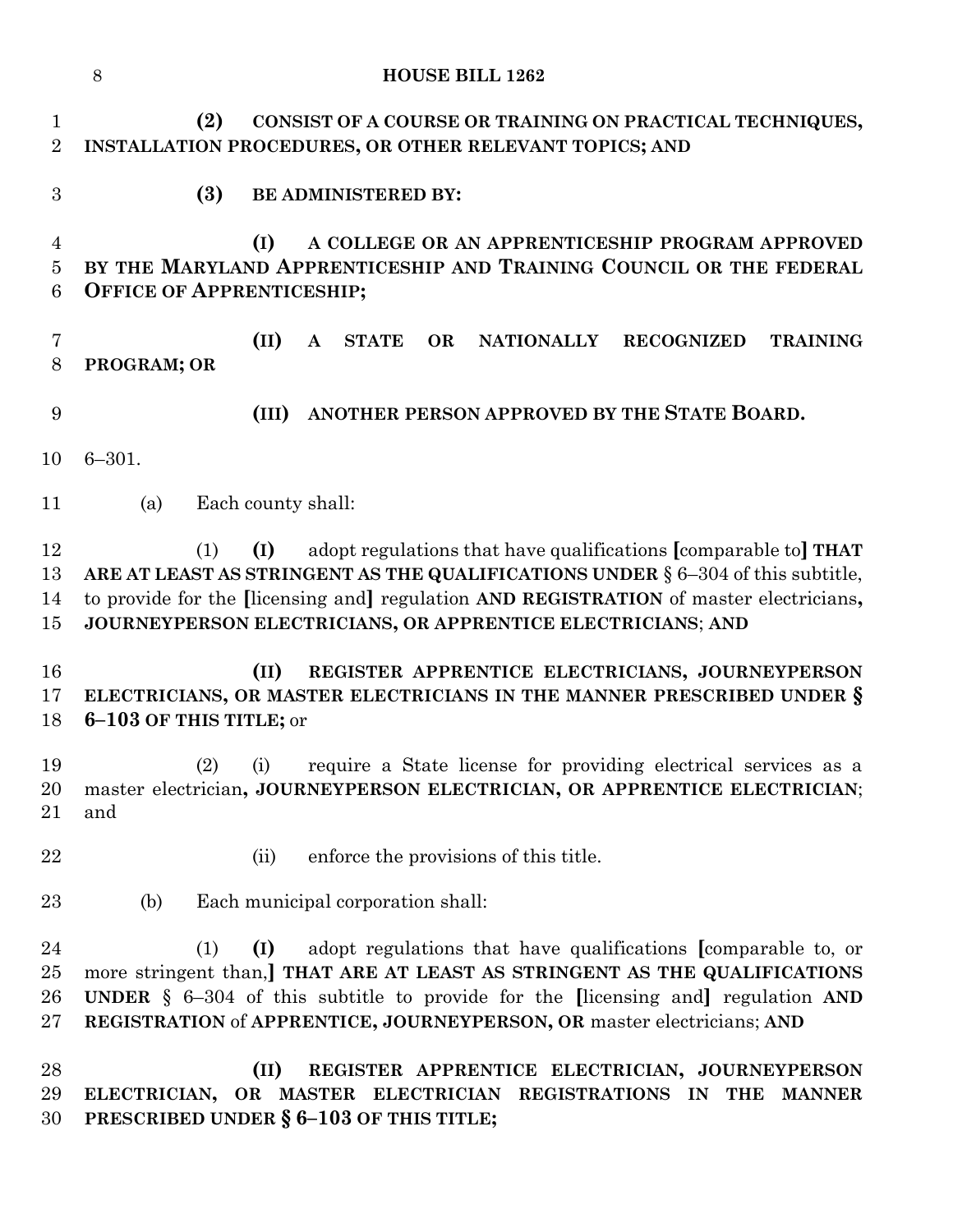(2) adopt the electrical rules and regulations of the county in which the municipal corporation is located; or

 (3) (i) require a State license for providing electrical services as **[**a**] AN APPRENTICE, JOURNEYPERSON, OR** master electrician; and

- 
- (ii) enforce the provisions of this title.

 (c) Each licensed **OR REGISTERED** master electrician shall display the State license number **[**or**],** the county **[**license**] REGISTRATION** number **[**of the licensee**], OR THE MUNICIPAL CORPORATION REGISTRATION NUMBER** on each vehicle used on the job for providing electrical services.

 (d) A county or municipal corporation may not adopt a resolution or enact a law that requires a person licensed **OR REGISTERED** under this subtitle who is compliant with subsection (c) of this section to display additional license **OR REGISTRATION** numbers on each vehicle used on the job for providing electrical services.

6–302.

 (a) In a local jurisdiction that requires **[**a**]** local **[**license**] REGISTRATION AND HAS QUALIFIED TO REGISTER ELECTRICIANS LOCALLY UNDER § 6–103 OF THIS TITLE**, the State license, while the State license is in effect, serves only as a mechanism that helps a licensee in obtaining a local **[**license**] REGISTRATION** under §§ 6–601 and 6–602 of this title.

 (b) If a county or municipal corporation does not require **[**a**]** local **[**license**] REGISTRATION**, the State license, while the State license is in effect, authorizes the licensee to:

(1) provide electrical services **[**as a master electrician**]**; or

 (2) be the representative of another person who engages in the business of providing electrical services.

6–303.

 **[**(a) This subtitle does not require an individual to hold a State license while the individual provides electrical services as an employee or subordinate of a master electrician licensed by the State Board if:

 (1) the individual provides electrical services while under the control and supervision of the licensee; and

 (2) the licensee is responsible for the electrical services that the individual provides.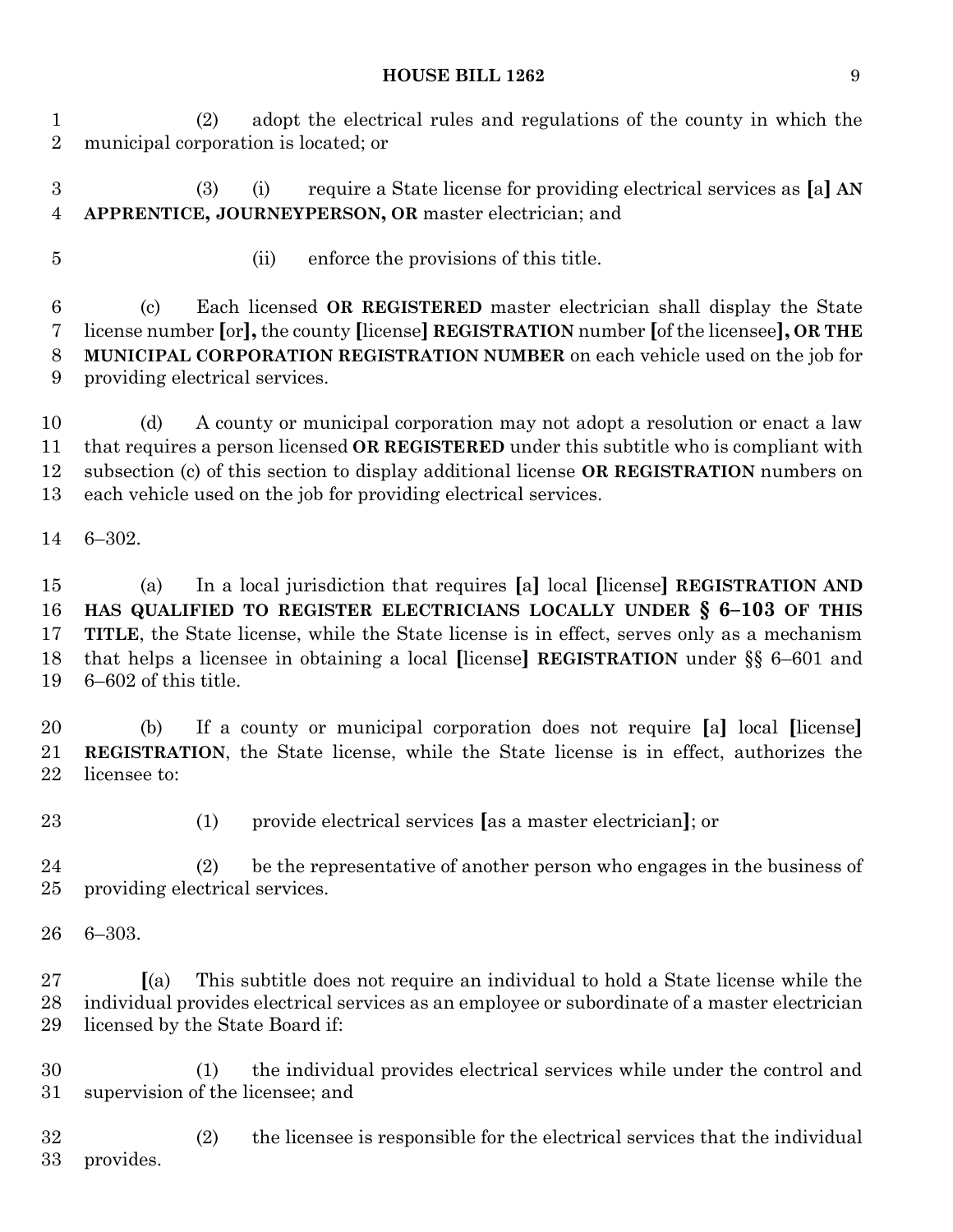| $\mathbf{1}$                                                | This subtitle does not require:<br>(b)                                                                                                                                                                                                                          |
|-------------------------------------------------------------|-----------------------------------------------------------------------------------------------------------------------------------------------------------------------------------------------------------------------------------------------------------------|
| $\boldsymbol{2}$<br>$\boldsymbol{3}$<br>$\overline{4}$<br>5 | a public utility company to employ [a master electrician] AN<br>(1)<br>ELECTRICIAN LICENSED BY THE STATE BOARD to represent the company while the<br>company is engaging in the business of providing electrical services to a facility of the<br>company that: |
| $6\phantom{.}6$                                             | is regulated by the Public Service Commission; and<br>(i)                                                                                                                                                                                                       |
| $\overline{7}$<br>8                                         | is located on any premises, roadway, or right-of-way in which<br>(ii)<br>the company has a lawful interest; [or]                                                                                                                                                |
| 9<br>10                                                     | an employee of a public utility company to hold a State license while<br>(2)<br>the employee provides electrical services to a facility of the company that:                                                                                                    |
| 11                                                          | is regulated by the Public Service Commission; and<br>(i)                                                                                                                                                                                                       |
| 12<br>13                                                    | is located on any premises, roadway, or right-of-way in which<br>(ii)<br>the company has a lawful interest; OR                                                                                                                                                  |
| 14<br>15                                                    | (3)<br>A PERSON TO HOLD A LICENSE ISSUED BY THE STATE BOARD IF<br>THE PERSON:                                                                                                                                                                                   |
| 16<br>17<br>18                                              | IS LICENSED OR REGISTERED UNDER TITLE 18 OF THIS<br>(I)<br>ARTICLE TO PROVIDE SECURITY SYSTEM SERVICES AND IS ACTING WITHIN THE<br><b>SCOPE OF THAT LICENSE;</b>                                                                                                |
| 19<br>20                                                    | HOLDS A LICENSE ISSUED UNDER TITLE 12 OF THIS<br>(II)<br>ARTICLE AND IS ACTING WITHIN THE SCOPE OF THAT LICENSE;                                                                                                                                                |
| 21<br>22<br>23                                              | HOLDS A LICENSE ISSUED UNDER TITLE 9A OF THE<br>(III)<br>BUSINESS REGULATION ARTICLE AND IS ACTING WITHIN THE SCOPE OF THAT<br><b>LICENSE; OR</b>                                                                                                               |
| 24<br>25                                                    | (IV)<br>PROVIDES WIRELESS SECURITY SYSTEMS IN COMPLIANCE<br>WITH TITLE 19, SUBTITLE 9 OF THE BUSINESS REGULATION ARTICLE.                                                                                                                                       |
| 26                                                          | $6 - 304.$                                                                                                                                                                                                                                                      |
| 27<br>28                                                    | To qualify for a State license, an applicant shall [be an individual who meets]<br>(a)<br><b>MEET</b> the requirements of this section.                                                                                                                         |
| 29<br>30                                                    | Subject to paragraph $(2)$ of this subsection, [the] AN applicant FOR A<br>(b)<br>(1)<br>MASTER ELECTRICIAN LICENSE shall have been engaged or employed regularly and                                                                                           |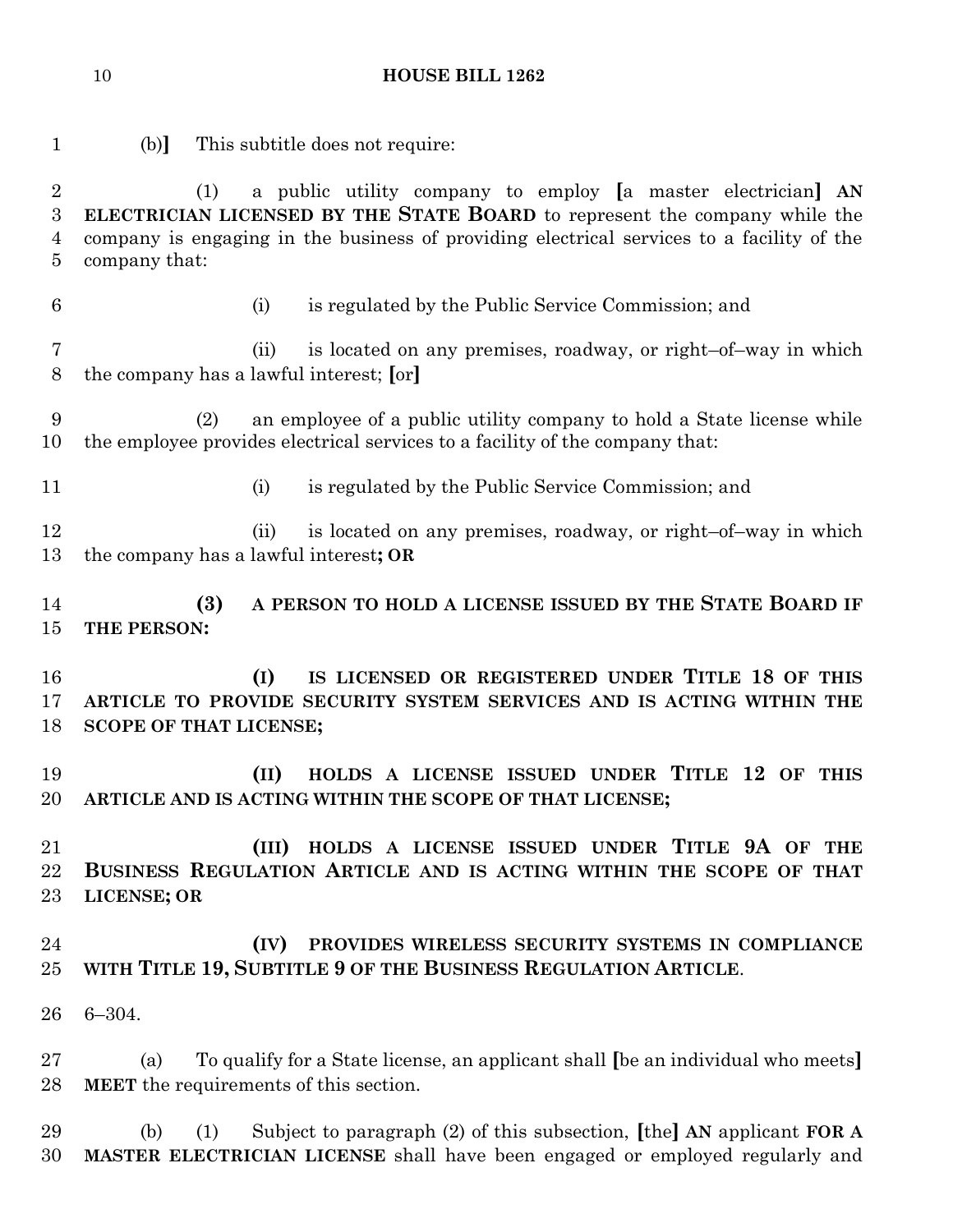principally in providing electrical services for all types of electrical equipment and **[**apparatus**] APPARATUSES** for at least 7 years while under the direction and supervision of:

(i) a master electrician; or

- 
- (ii) a similarly qualified employee of a governmental unit.

 (2) The State Board may allow an applicant up to 3 years of credit toward the experience required under paragraph (1) of this subsection, if the State Board determines that the applicant has completed a formal course of study or professional training in electrical installation comparable to the required experience.

 **(C) AN APPLICANT FOR A JOURNEYPERSON ELECTRICIAN LICENSE SHALL HAVE BEEN ENGAGED OR EMPLOYED REGULARLY AND PRINCIPALLY IN PROVIDING ELECTRICAL SERVICES FOR ALL TYPES OF ELECTRICAL EQUIPMENT AND APPARATUSES FOR AT LEAST 4 YEARS WHILE UNDER THE DIRECTION AND SUPERVISION OF:**

#### **(1) A MASTER ELECTRICIAN; OR**

# **(2) AN EMPLOYEE OF A GOVERNMENTAL UNIT WHO IS SIMILARLY QUALIFIED AS A MASTER ELECTRICIAN LICENSED UNDER THIS TITLE.**

 **[**(c)**] (D)** Except as otherwise provided in this subtitle, the applicant shall pass an examination given by the State Board under this subtitle.

 **[**(d)**] (E)** The State Board may investigate the qualifications of each applicant to determine whether the applicant meets the requirements of this section.

6–305.

An applicant for a State license shall:

 (1) submit to the State Board an application on the form that the State Board provides; and

 (2) pay to the State Board **[**or the State Board's designee an examination**] AN APPLICATION** fee set by the **STATE** Board in an amount not to exceed the cost of the required examination.

6–306.

 (a) Except as otherwise provided in § 6–306.1 of this subtitle, an applicant who otherwise qualifies for a State license is entitled to be examined as provided in this section.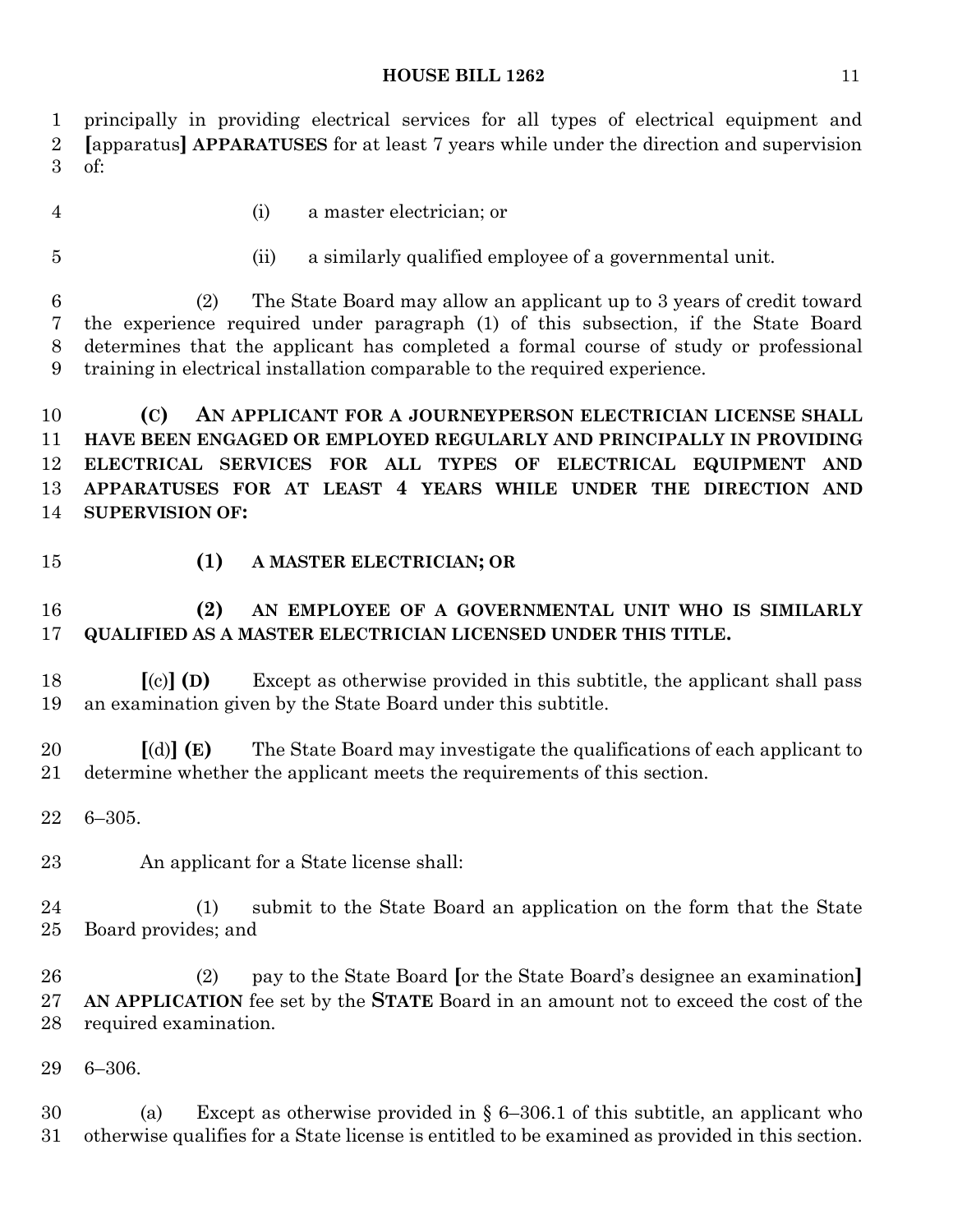| 1<br>$\sqrt{2}$                    | The State Board shall give examinations to qualified applicants at least twice<br>(b)<br>a year, at the dates, times, and places that the State Board determines.                                                                                                     |
|------------------------------------|-----------------------------------------------------------------------------------------------------------------------------------------------------------------------------------------------------------------------------------------------------------------------|
| $\boldsymbol{3}$<br>$\overline{4}$ | At least 15 days before the examination, the State Board shall notify<br>$\left( \mathrm{c}\right)$<br>(1)<br>each applicant whether the applicant is eligible to be examined under this section.                                                                     |
| $\overline{5}$<br>6                | The notice shall specify the passing score for [the examination]<br>(2)<br>EXAMINATIONS GIVEN UNDER THIS SUBTITLE.                                                                                                                                                    |
| 7<br>8<br>9<br>10                  | The State Board shall determine the subjects [and], scope, AND,<br>(d)<br>(1)<br>SUBJECT TO SUBSECTION (E) OF THIS SECTION, FORM of the examination from a list of<br>questions submitted by the Maryland Uniform Electrical Licensing Examination<br>Committee, Inc. |
| 11                                 | (2)<br>The State Board shall choose examination questions that:                                                                                                                                                                                                       |
| 12<br>13                           | test the applicant's knowledge of all applicable codes, laws, or<br>(i)<br>principles of electrical installation; and                                                                                                                                                 |
| 14<br>15                           | (ii)<br>are constructed to determine the fitness of the applicant for a<br>State license.                                                                                                                                                                             |
| 16<br>17                           | The State Board may appoint a committee to develop examination<br>(3)<br>questions FOR EXAMINATIONS GIVEN UNDER THIS SUBTITLE.                                                                                                                                        |
| 18                                 | The form of [the] EACH examination shall be objective and written.<br>(e)                                                                                                                                                                                             |
| 19                                 | The passing score for [the] EACH examination shall be 70%.<br>(f)                                                                                                                                                                                                     |
| 20<br>21<br>22                     | AN APPLICANT SHALL PAY TO THE STATE BOARD OR THE STATE<br>(G)<br>BOARD'S DESIGNEE AN EXAMINATION FEE SET BY THE STATE BOARD NOT TO<br>EXCEED THE COST OF THE REQUIRED EXAMINATION.                                                                                    |
| 23<br>24                           | Within 45 days after the examination, the State Board shall mail or<br>$[(g)]$ (H)<br>electronically transmit to each applicant notice of the applicant's examination score.                                                                                          |
| 25<br>26<br>27                     | On written request to the State Board, an applicant who failed an<br>$[(h)]$ (I)<br>examination may review the answers that the applicant gave and the scores for those<br>answers, at a time and place that the State Board determines.                              |
| 28<br>29                           | $(i)$ $(J)$<br>If an applicant fails to appear for a scheduled examination, the<br>(1)<br>applicant may reapply for an examination.                                                                                                                                   |
| 30                                 | The applicant:<br>(2)                                                                                                                                                                                                                                                 |
| 31                                 | shall submit to the State Board an application for reexamination<br>(i)                                                                                                                                                                                               |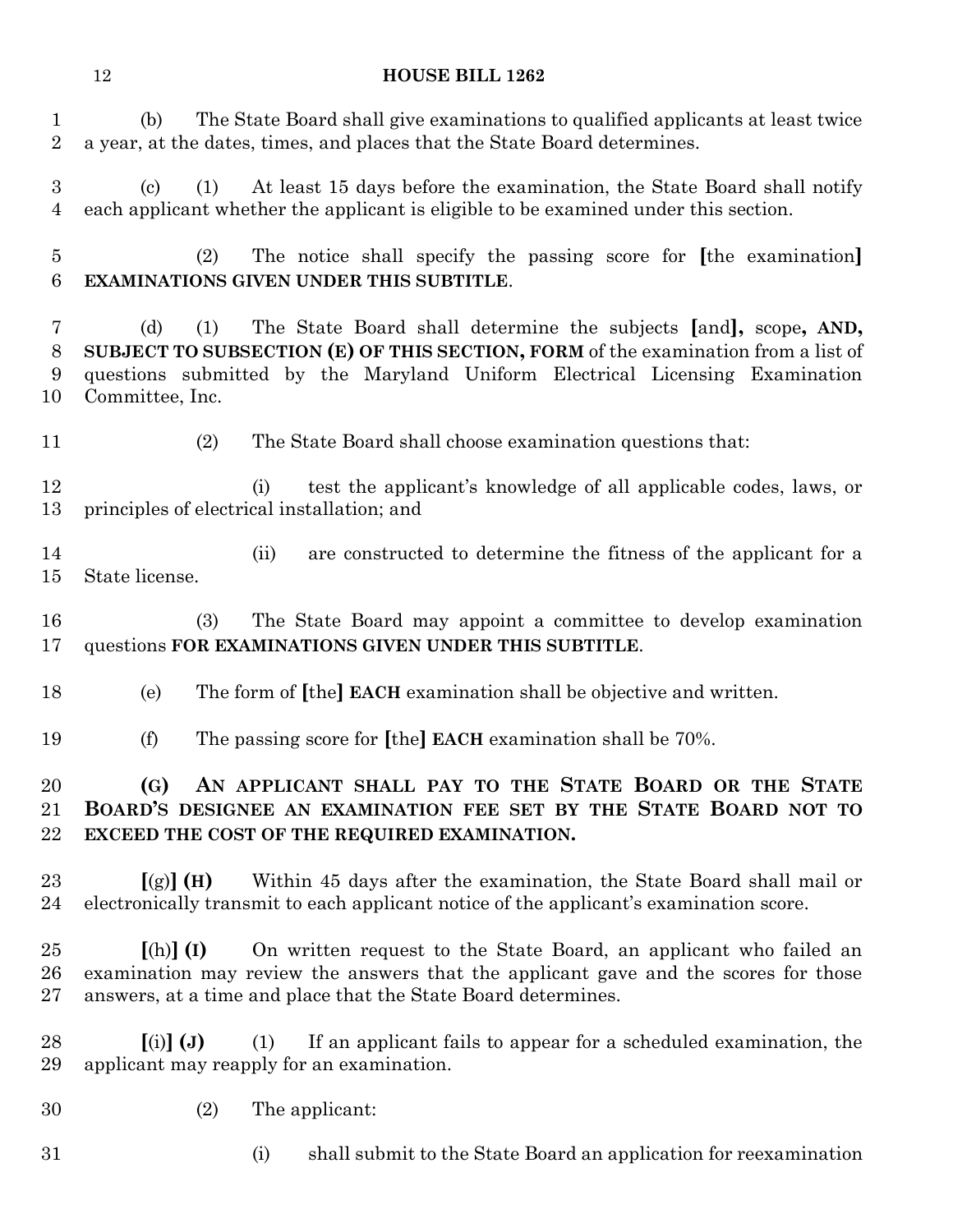on the form that the State Board provides; and (ii) unless, for good cause, the State Board waives payment of the examination fee, shall again pay the examination fee under **[**§ 6–305**] SUBSECTION (G)** of this **[**subtitle**] SECTION**. 6–307. (a) Subject to the limitations in this section, the State Board shall waive **[**the**]** examination requirements of this **[**subtitle**] TITLE** for an individual who holds **[**a**] AN ACTIVE** local **[**license**] REGISTRATION**. (b) The State Board shall grant a waiver under this section only if the applicant: (1) pays the application fee established by the State Board under **[**§ 6–205**] § 6–305** of this **[**title**] SUBTITLE**; (2) provides adequate evidence that the applicant: (i) meets the qualifications otherwise required by this subtitle; and (ii) **[**is**] WAS** licensed in a local jurisdiction **BEFORE DECEMBER 31, 2022,** after: 16 1. passing, in that local jurisdiction, an examination that is equivalent to the examination for which the applicant is seeking the waiver; and 18 2. meeting, in that local jurisdiction, requirements that are equivalent to the licensing requirements of this **[**subtitle**] TITLE**; and (3) submits a statement from the local jurisdiction certifying: 21 (i) the applicant is in good standing with the local jurisdiction; (ii) the applicant obtained the local license by taking an examination equivalent to **[**the**] ANY** examination given by the State Board; and (iii) the date of the local examination. (c) An initial State license that is obtained under this section may not be 26 reinstated unless the requirements of  $\S 6-312$  of this subtitle are met. **6–307.1.**

# **THE STATE BOARD SHALL WAIVE THE EXPERIENCE REQUIREMENTS FOR AN APPLICANT FOR A JOURNEYPERSON ELECTRICIAN LICENSE IF THE APPLICANT:**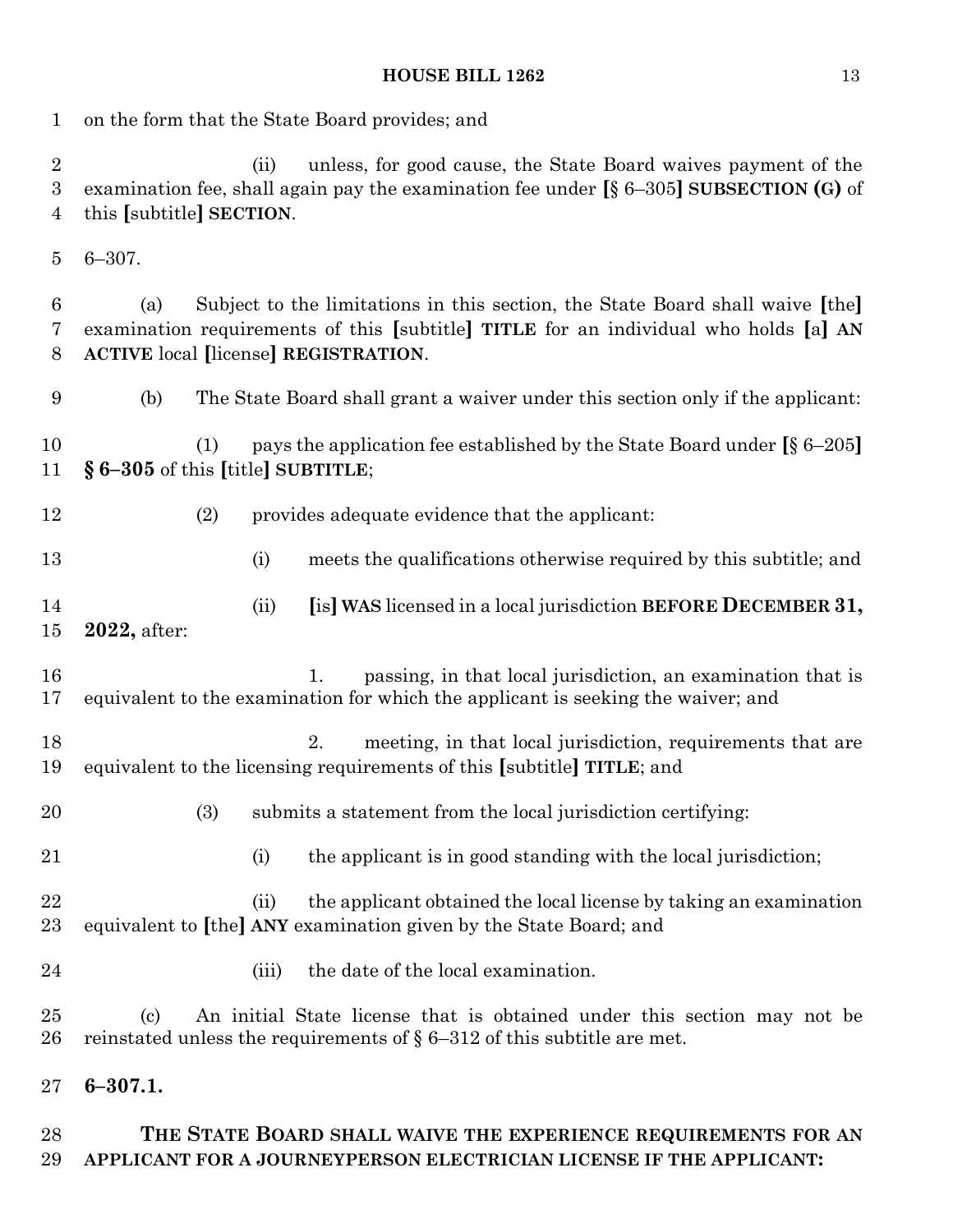**(1) (I) PROVIDES WRITTEN PROOF OF 3 YEARS OF WORK EXPERIENCE PROVIDING ELECTRICAL SERVICES UNDER THE CONTROL AND DIRECTION OF A MASTER ELECTRICIAN; AND**

 **(II) SUBMITS AN APPLICATION FOR A LICENSE TO THE STATE BOARD ON OR BEFORE DECEMBER 31, 2022; OR**

 **(2) PROVIDES WRITTEN PROOF THAT THE APPLICANT HAS SUCCESSFULLY COMPLETED AN ELECTRICIAN APPRENTICESHIP PROGRAM APPROVED BY THE MARYLAND APPRENTICESHIP AND TRAINING COUNCIL OR THE FEDERAL OFFICE OF APPRENTICESHIP THAT CONSISTS OF:**

**(I) AT LEAST 576 CLASSROOM HOURS; AND**

- **(II) 8,000 HOURS OF WORK EXPERIENCE.**
- 6–308.

 (a) Subject to the limitations in this section, on the affirmative vote of at least a majority of the authorized membership of the State Board, the State Board may waive the examination requirements of this subtitle for an individual who is licensed to provide electrical services as a master electrician **OR JOURNEYPERSON ELECTRICIAN** in another state.

(b) The State Board may grant a waiver under this section only if the applicant:

 (1) pays the appropriate application fee set by the **STATE** Board under **[**§ 6–205(2)**] § 6–305** of this **[**title**] SUBTITLE**; and

- (2) provides adequate evidence that the applicant:
- (i) meets the qualifications otherwise required by this **[**subtitle**] TITLE**;
- 24 (ii) holds an active license in good standing in the other state;

 (iii) holds a license that is equivalent to the **[**State**]** license **ISSUED BY THE STATE BOARD**; **[**and**]**

 (iv) **FOR A MASTER ELECTRICIAN LICENSE APPLICANT,** meets a 7–year experience requirement in providing electrical services, at least 4 years of which must have been gained prior to licensure in the other state, while under the supervision of a master electrician or similarly qualified employee of a governmental unit**;**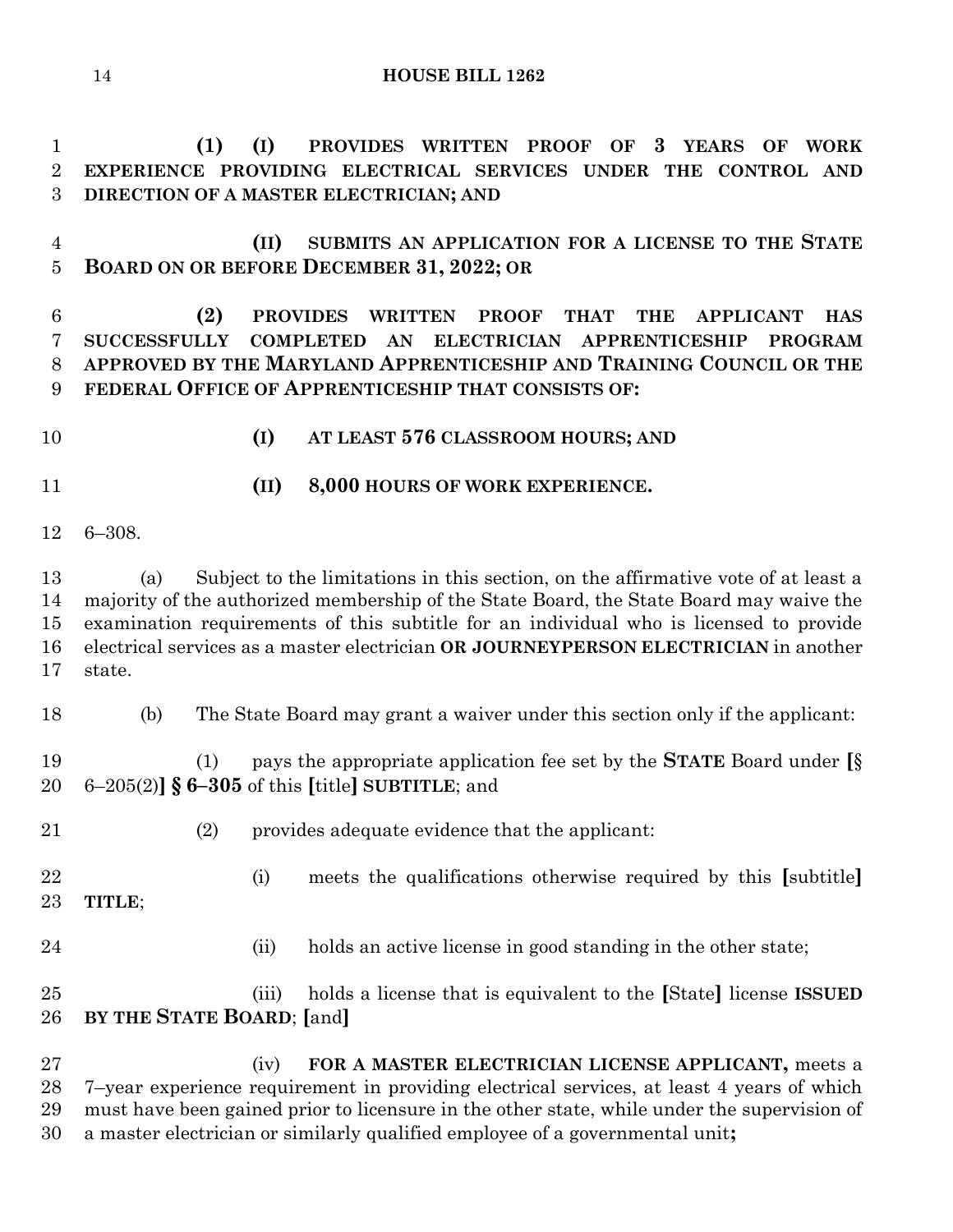**(V) FOR A JOURNEYPERSON ELECTRICIAN LICENSE APPLICANT, MEETS A 4–YEAR EXPERIENCE REQUIREMENT IN PROVIDING ELECTRICAL SERVICES, AT LEAST 2 YEARS OF WHICH MUST HAVE BEEN GAINED PRIOR TO LICENSURE IN THE OTHER STATE, WHILE UNDER THE SUPERVISION OF A MASTER ELECTRICIAN OR SIMILARLY QUALIFIED EMPLOYEE OF A GOVERNMENTAL UNIT; AND**

 **(VI) WAS LICENSED IN THE OTHER STATE BY EXAMINATION, AFTER MEETING REQUIREMENTS IN THAT STATE THAT ARE SUBSTANTIALLY EQUIVALENT TO THE LICENSING REQUIREMENTS OF THIS STATE**.

 (c) The State Board may grant a waiver only if the state in which the applicant is licensed waives the examination of licensees of this State to a similar extent as this State waives the examination requirements for individuals licensed in that state.

 **[**(d) The Board may allow an applicant up to 3 years credit toward the experience required under subsection (b)(2) of this section, if the State Board determines that the applicant has completed a formal course of study or professional training in electrical installation comparable to the required experience.**]**

# **(D) THE STATE BOARD MAY NOT GRANT A WAIVER UNDER THIS SECTION TO AN APPLICANT WHO IS LICENSED SOLELY IN A COUNTRY OTHER THAN THE UNITED STATES.**

# **(E) THE STATE BOARD SHALL PURSUE A POLICY OF RECIPROCAL RECOGNITION OF ELECTRICIAN LICENSES AWARDED IN OTHER STATES.**

6–310.

 (c) Before a State license expires, the State licensee periodically may renew it for an additional 2–year term, if the State licensee:

 (4) submits to the State Board a renewal application on the form that the State Board provides **AND ADEQUATE EVIDENCE OF COMPLETION OF THE CONTINUING EDUCATION REQUIREMENTS FOR LICENSE RENEWAL ESTABLISHED BY THE STATE BOARD**.

 (e) A State license to provide **OR ASSIST IN PROVIDING** electrical services is not transferable.

6–311.

 (b) The State Board shall place an applicant for an initial State license on inactive status and issue an inactive status certificate to the applicant, if the applicant: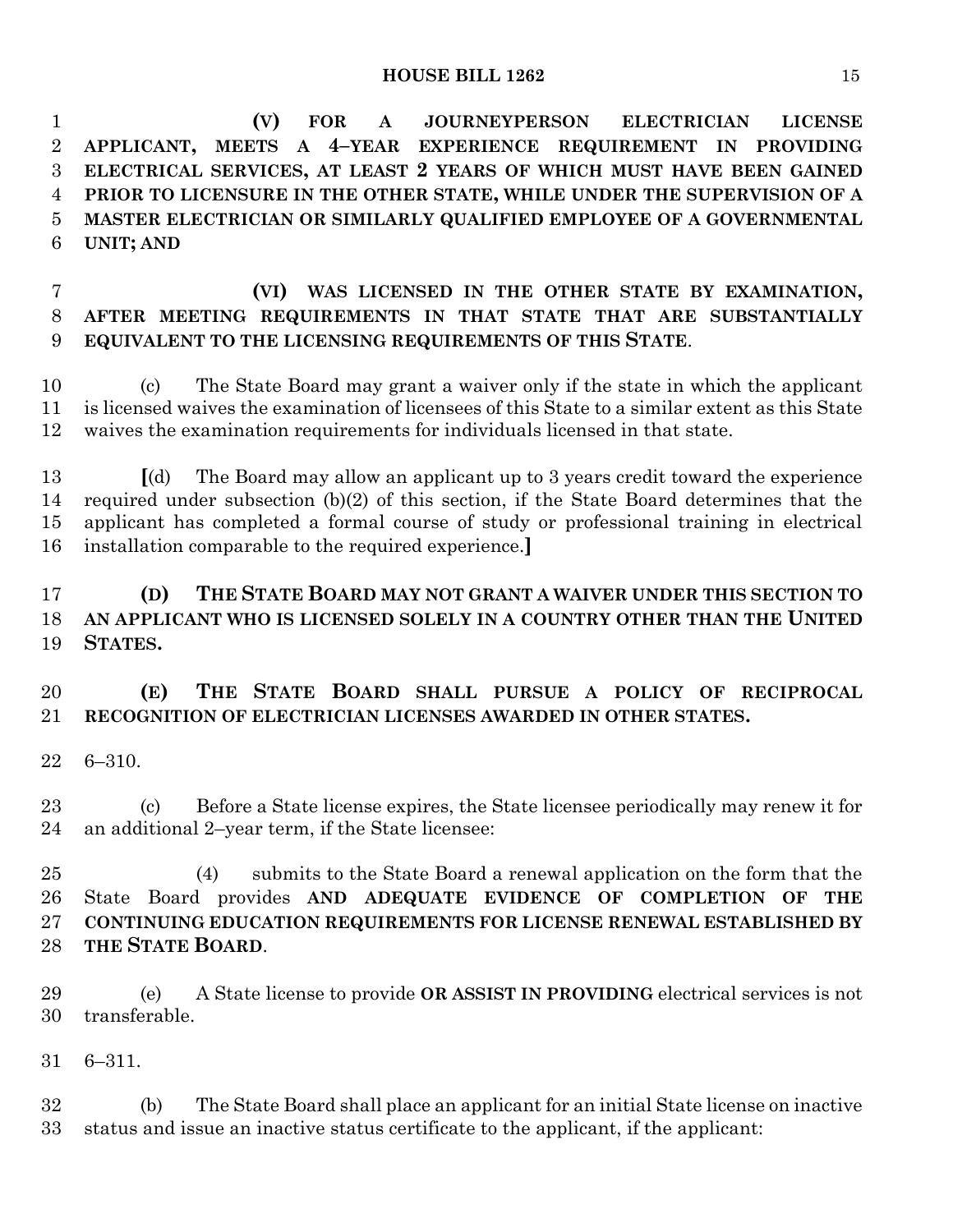(2) pays to the State Board an inactive status application fee **[**of an amount equal to the State license fee under § 6–309 of this subtitle**] SET BY THE STATE BOARD**; and

 (3) except for the **CONTINUING EDUCATION REQUIREMENT OF § 6–310(C) OF THIS SUBTITLE AND THE** insurance requirements of § 6–604 of this title, qualifies for an active State license.

 (c) (1) A **MASTER ELECTRICIAN** licensee on inactive status may not use a State license to obtain a local **[**license**] REGISTRATION** for providing electrical services as a master electrician in a local jurisdiction of the State.

 (2) In a county that requires a State **MASTER ELECTRICIAN** license, a licensee on inactive status may not provide electrical services as a master electrician.

 (d) (1) Unless the individual applies for another 2–year term as provided in this subsection, an individual on inactive status loses that status **[**on the first June 30 that comes:

 (i) after the inactive status registration certificate is issued to the licensee; and

 (ii) in an odd–numbered year**] ON THE EXPIRATION OF THE INACTIVE STATUS**.

6–312.

 (a) The State Board shall reinstate the State license of **[**a master electrician**] AN INDIVIDUAL** who is not on inactive status and who has failed to renew the State license for any reason, if the **[**master electrician**] INDIVIDUAL**:

 (1) applies to the State Board for reinstatement within 2 years after the State license expires;

25 (2) meets the renewal requirements of  $\S 6-310$  of this subtitle; and

26 (3) in addition to the renewal fee required under  $\S 6-310$  of this subtitle, pays to the State Board a reinstatement fee set by the State Board.

 (b) If **[**a master electrician**] AN INDIVIDUAL** who has failed to renew the State license for any reason applies for reinstatement more than 2 years after the State license has expired, the State Board shall require the **[**master electrician**] INDIVIDUAL** to pay a reinstatement fee set by the State Board, and comply with the requirements for obtaining a State license under §§ 6–304 and 6–307 of this subtitle and § 6–503 of this title.

6–315.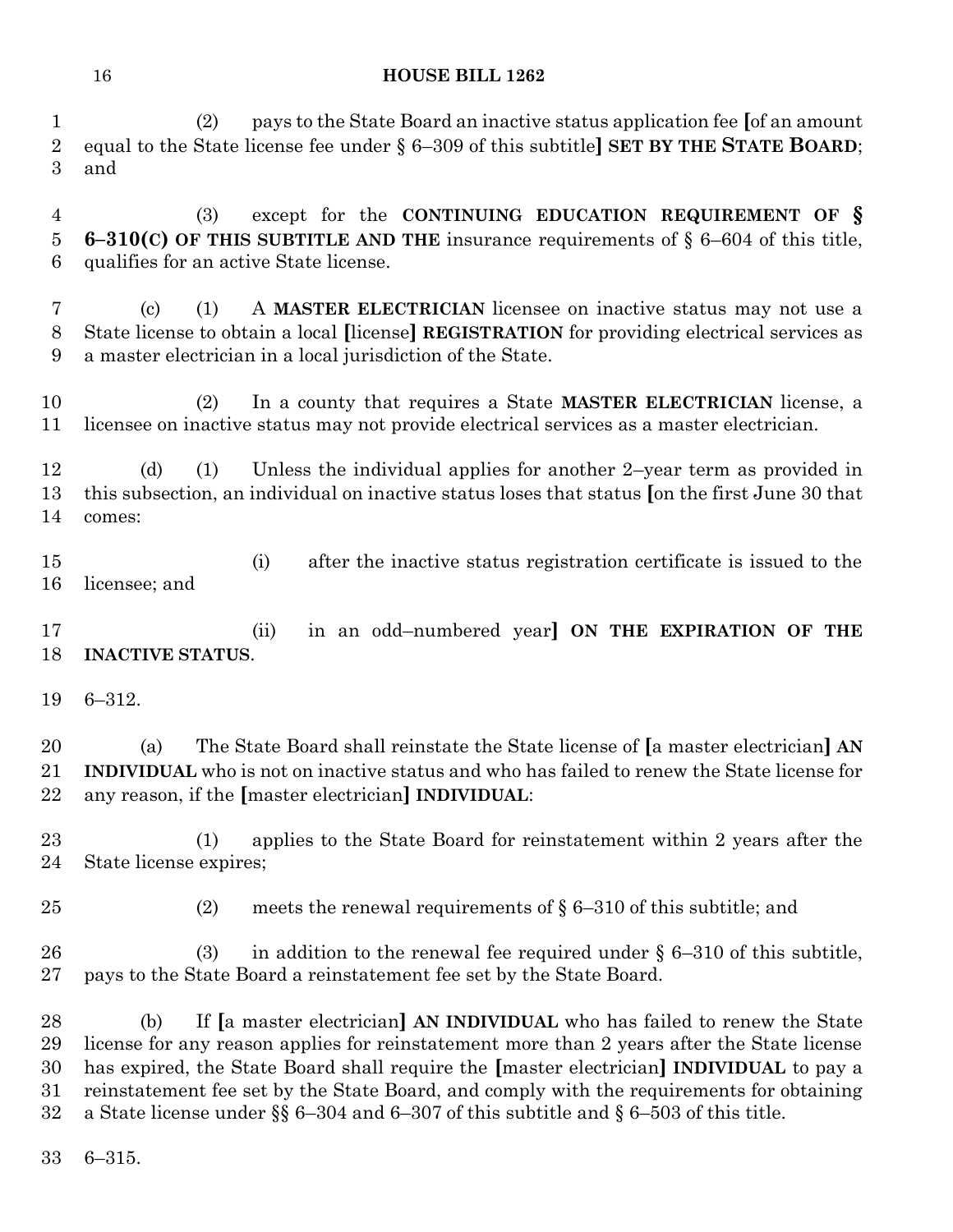The State Board may investigate or act in a disciplinary proceeding against a **[**licensed master electrician**] LICENSEE** notwithstanding:

 (1) a lapse, by operation of law, of the State license of the **[**master electrician**] LICENSEE**;

 (2) a suspension of the State license of the **[**master electrician**] LICENSEE** by order of the State Board or a court; or

 (3) a voluntary surrender of the State license of the **[**master electrician**] LICENSEE** to the State Board.

6–316.

 (a) Subject to the hearing provisions of § 6–317 of this subtitle, the State Board may deny a State license to any applicant, reprimand any State licensee, or suspend or revoke a State license if the applicant or State licensee:

 (1) fraudulently or deceptively obtains or attempts to obtain a State license for the applicant, State licensee, or another person;

- (2) fraudulently or deceptively uses a State license;
- (3) transfers the authority granted by a State license to another person;

 (4) engages in an unfair or deceptive trade practice, as defined in § 13–301 of the Commercial Law Article;

 (5) willfully or deliberately disregards and violates a building code, electrical code, or law of the State or a local jurisdiction;

- (6) under the laws of the United States or of any state, is convicted of:
- (i) a felony; or

 (ii) a misdemeanor that is directly related to the fitness and qualification of the applicant or licensee to provide electrical services;

(7) aids or abets a person to evade a provision of this title;

 (8) willfully or deliberately disregards disciplinary action taken by a local jurisdiction **AGAINST THE INDIVIDUAL IN CONNECTION WITH THE PROVISION OF ELECTRICAL SERVICES**;

(9) fails in a material respect to comply with a provision of this title;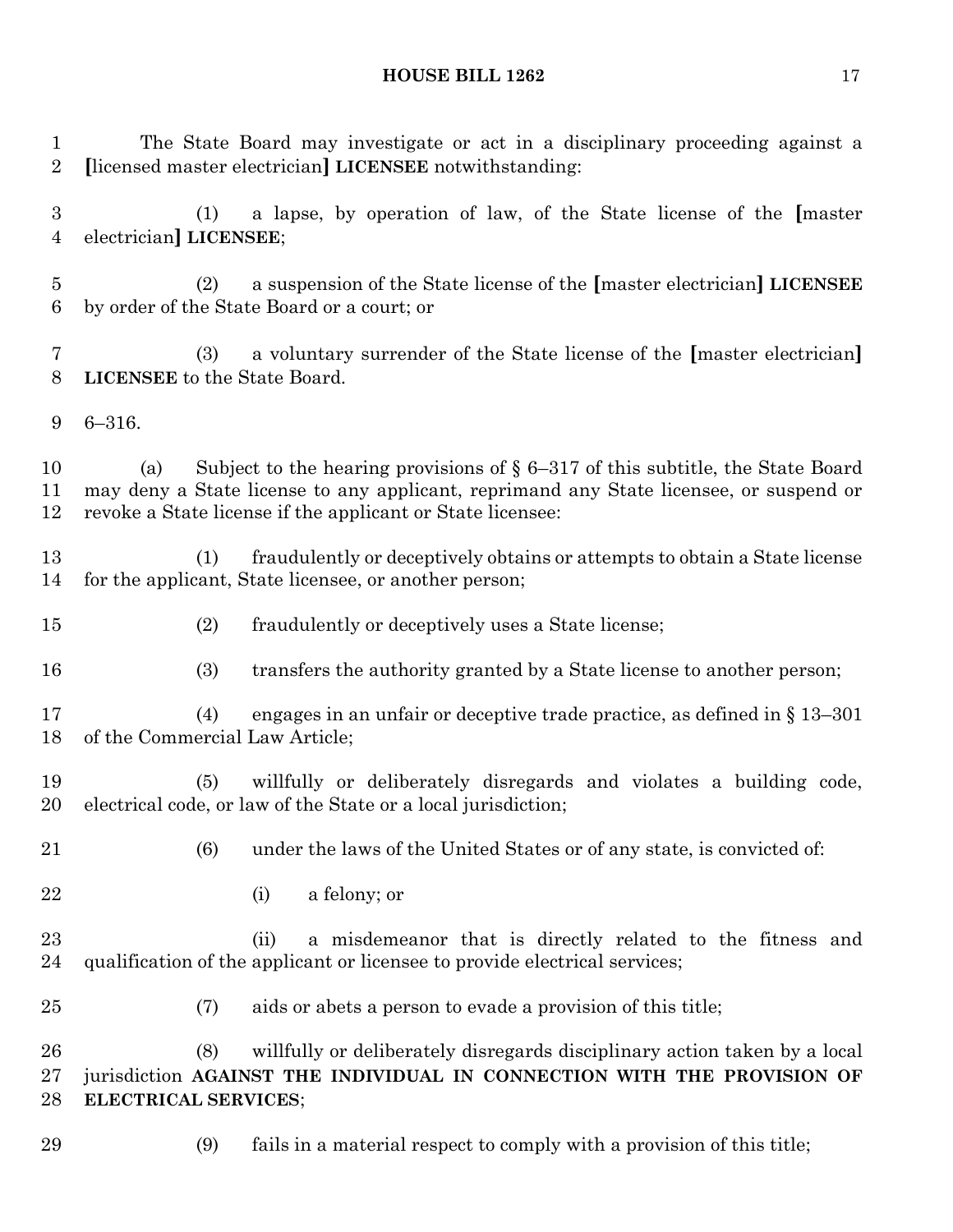(10) fails to train and control adequately a person who, while under the supervision of the State licensee, sells or estimates electrical work **OR PROVIDES OR ASSISTS IN PROVIDING ELECTRICAL SERVICES**;

 (11) fails to maintain a local **[**license**] REGISTRATION, IF REQUIRED,** under § 6–601 of this title; **[**or**]**

 (12) fails to maintain the general liability and property damage insurance required under § 6–604 of this title**;**

# **(13) OFFERS OR PROVIDES ELECTRICAL SERVICES OUTSIDE THE SCOPE OF THE LICENSE HELD BY THE LICENSEE;**

 **(14) PERMITS ANOTHER LICENSEE EMPLOYED BY THE INDIVIDUAL TO PROVIDE ELECTRICAL SERVICES OUTSIDE THE SCOPE OF THAT INDIVIDUAL'S LICENSE;**

 **(15) WITHOUT JUSTIFICATION, FAILS TO PERFORM A CONTRACT OR ABANDONS A PROJECT TO PROVIDE ELECTRICAL SERVICES;**

 **(16) PROVIDES ELECTRICAL SERVICES THAT ARE INADEQUATE OR INCOMPLETE, ACCORDING TO THE TERMS OF A CONTRACT OR A PROJECT;**

 **(17) DIRECTLY OR INDIRECTLY PUBLISHES AN ADVERTISEMENT RELATING TO THE PROVISION OF ELECTRICAL SERVICES THAT CONTAINS A REPRESENTATION OR STATEMENT THAT IS FALSE, DECEPTIVE, OR MISLEADING;**

 **(18) CERTIFIES ON A LICENSE RENEWAL APPLICATION THAT THE CONTINUING EDUCATION REQUIREMENT OF LICENSE RENEWAL HAS BEEN COMPLETED IF THE LICENSEE HAS NOT FULLY COMPLETED THE CONTINUING EDUCATION REQUIREMENT AT THE TIME THE LICENSE RENEWAL APPLICATION IS SUBMITTED;**

#### **(19) VIOLATES ANY OTHER PROVISION OF THIS TITLE; OR**

#### **(20) VIOLATES ANY REGULATION ADOPTED UNDER THIS TITLE**.

 (b) Allowing a State license to be used by another person is, in a disciplinary proceeding under this section, prima facie evidence that a State licensee transferred the authority granted by a State license to another person.

 (c) The **STATE** Board shall consider the following facts in the granting, denial, renewal, suspension, or revocation of a State license or the reprimand of a State licensee when an applicant or State licensee is convicted of a felony or misdemeanor described in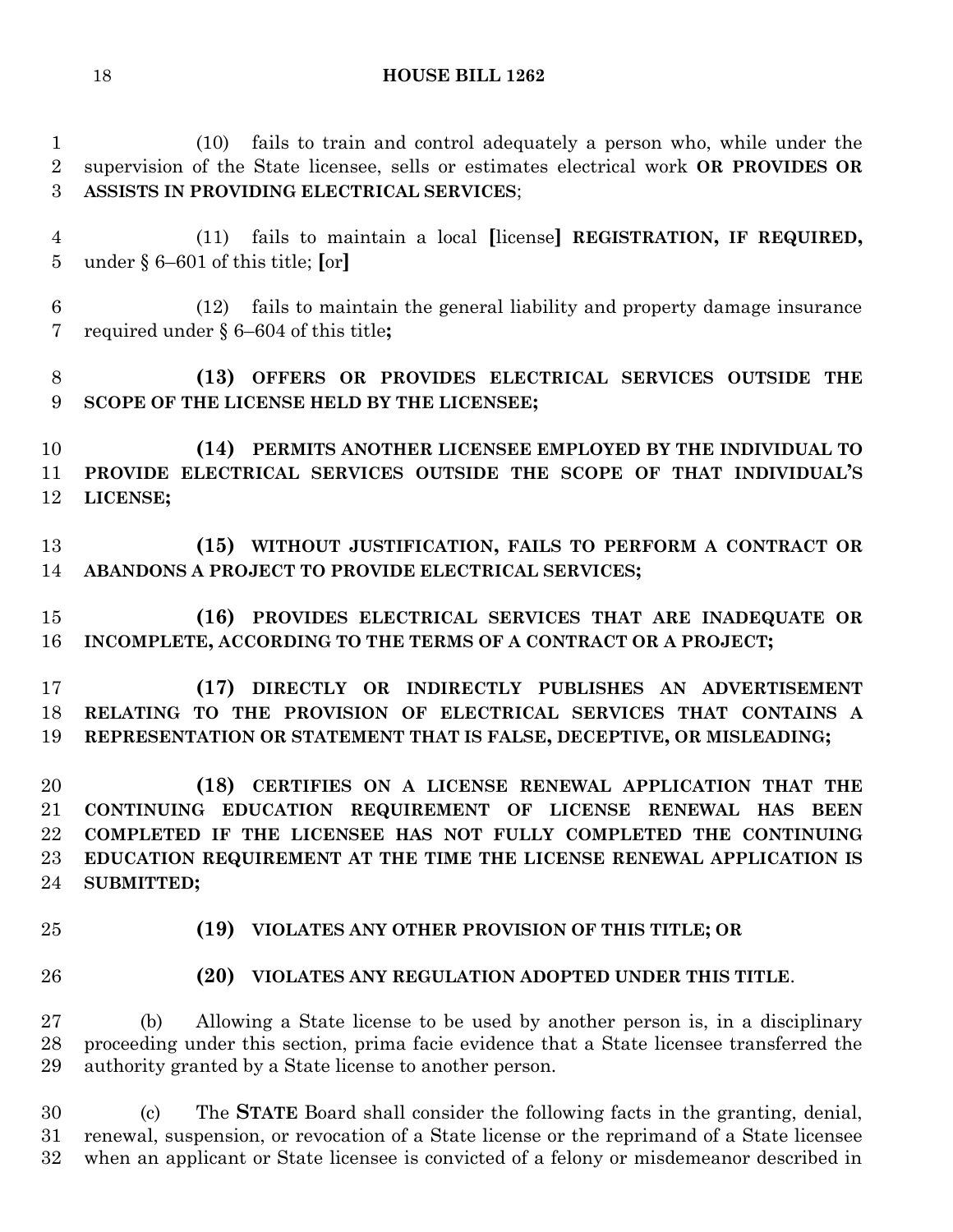subsection (a)(6) of this section: 2 (1) the nature of the crime; (2) the relationship of the crime to the activities authorized by the State license; (3) with respect to a felony, the relevance of the conviction to the fitness and qualification of the applicant or State licensee to provide electrical services; (4) the length of time since the conviction; and (5) the behavior and activities of the applicant or State licensee before and after the conviction. **(D) THIS SECTION MAY NOT BE CONSTRUED TO LIMIT THE ABILITY OF A** 

# **LOCAL BOARD TO TAKE DISCIPLINARY ACTION AGAINST THE HOLDER OF A LOCAL REGISTRATION OR THE HOLDER OF A LOCAL PERMIT IN THAT JURISDICTION UNDER § 6–103 OF THIS TITLE.**

6–319.

 (c) If **[**a State license is suspended,**]** the State Board**, AFTER A HEARING, SUSPENDS A LICENSE, THE STATE BOARD** may allow the licensee to complete a contract to provide electrical services that is in progress and uncompleted at the time of suspension.

 (d) (1) If a State license is revoked, the State Board may reinstate the State license after **NOT LESS THAN** 1 year.

6–321.

 (a) (2) When the State Board receives notice of a local disciplinary action against a licensed **[**master**]** electrician, the State Board shall provide notice of the disciplinary action to each local licensing jurisdiction.

 (b) Each local **[**licensing**]** jurisdiction **THAT REGISTERS ELECTRICIANS UNDER § 6–603 OF THIS TITLE** shall submit a report to the State Board on the number of complaints against **[**master**]** electricians **[**licensed**] REGISTERED** in the local jurisdiction on or before December 1 of each year.

6–401.

 (a) Subject to the limitations in this subtitle, an individual who holds a State **MASTER ELECTRICIAN** license or qualifies for a State **MASTER ELECTRICIAN** license may use the State license to: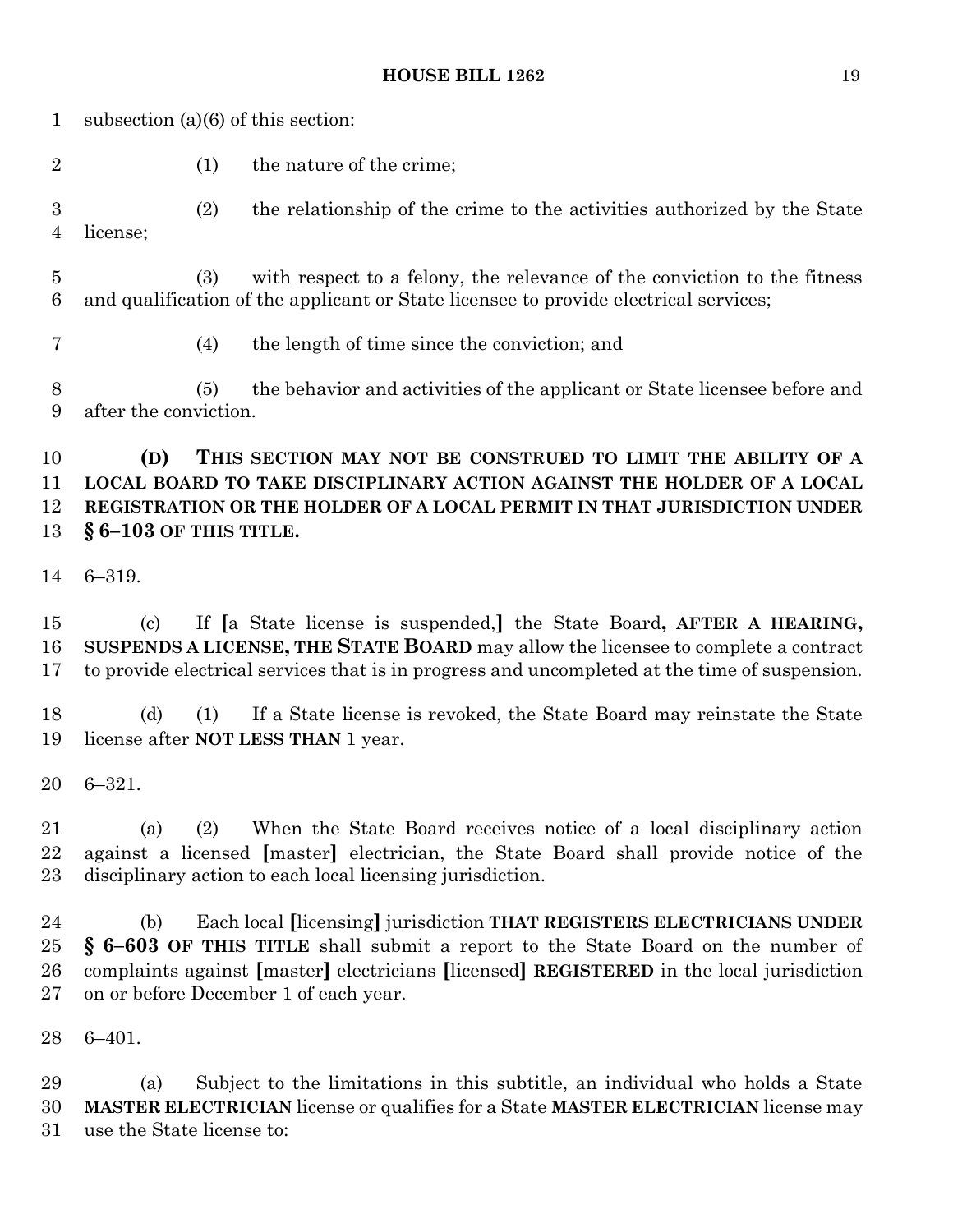(1) obtain a local **[**license**] REGISTRATION**; and

 (2) assign that local **[**license**] REGISTRATION** to another person, **IF AUTHORIZED BY THAT LOCAL JURISDICTION,** including a sole proprietorship, who engages in the business of providing electrical services.

 (b) (1) Subject to the limitations in this section, if an individual obtains a State license on the basis of a local **[**license**] REGISTRATION** under Subtitle 5 of this title and that local **[**license**] REGISTRATION** has been assigned to a person who engages in the business of providing electrical services, the individual shall identify on the State license the person to whom that local **[**license**] REGISTRATION** has been assigned.

 (2) Subject to the limitations in this section, if an individual obtains a local **[**license**] REGISTRATION** on the basis of a State **MASTER ELECTRICIAN** license and intends to assign that local **[**license**] REGISTRATION** to a person who engages in the business of providing electrical services, the individual shall identify on the State license the person to whom that local **[**license**] REGISTRATION** is to be assigned.

 (c) (1) If, at the time of application for a State **MASTER ELECTRICIAN** license, an individual intends to assign a local **[**license**] REGISTRATION** obtained on the basis of the State license, the individual shall:

18 (i) meet the requirements for issuance of a State license under § 6–309 of this title;

 (ii) include, on the application form submitted to the State Board, the name of the person to whom the local **[**license**] REGISTRATION** is to be assigned;

22 (iii) pay the appropriate State license fee under § 6–309 of this title; and

 (iv) submit to the State Board proof of general liability and property damage insurance as required under § 6–604 of this title.

 (2) If an individual obtains a State license on the basis of a local **[**license**] REGISTRATION** that has been assigned, the individual shall:

- 28 (i) meet the requirements for issuance of a State license under § 6–309 of this title;
- (ii) include, on an application form submitted to the State Board, the name of the person to whom the local **[**license**] REGISTRATION** has been assigned;
- 32 (iii) pay the appropriate State license fee under § 6–309 of this title;
- and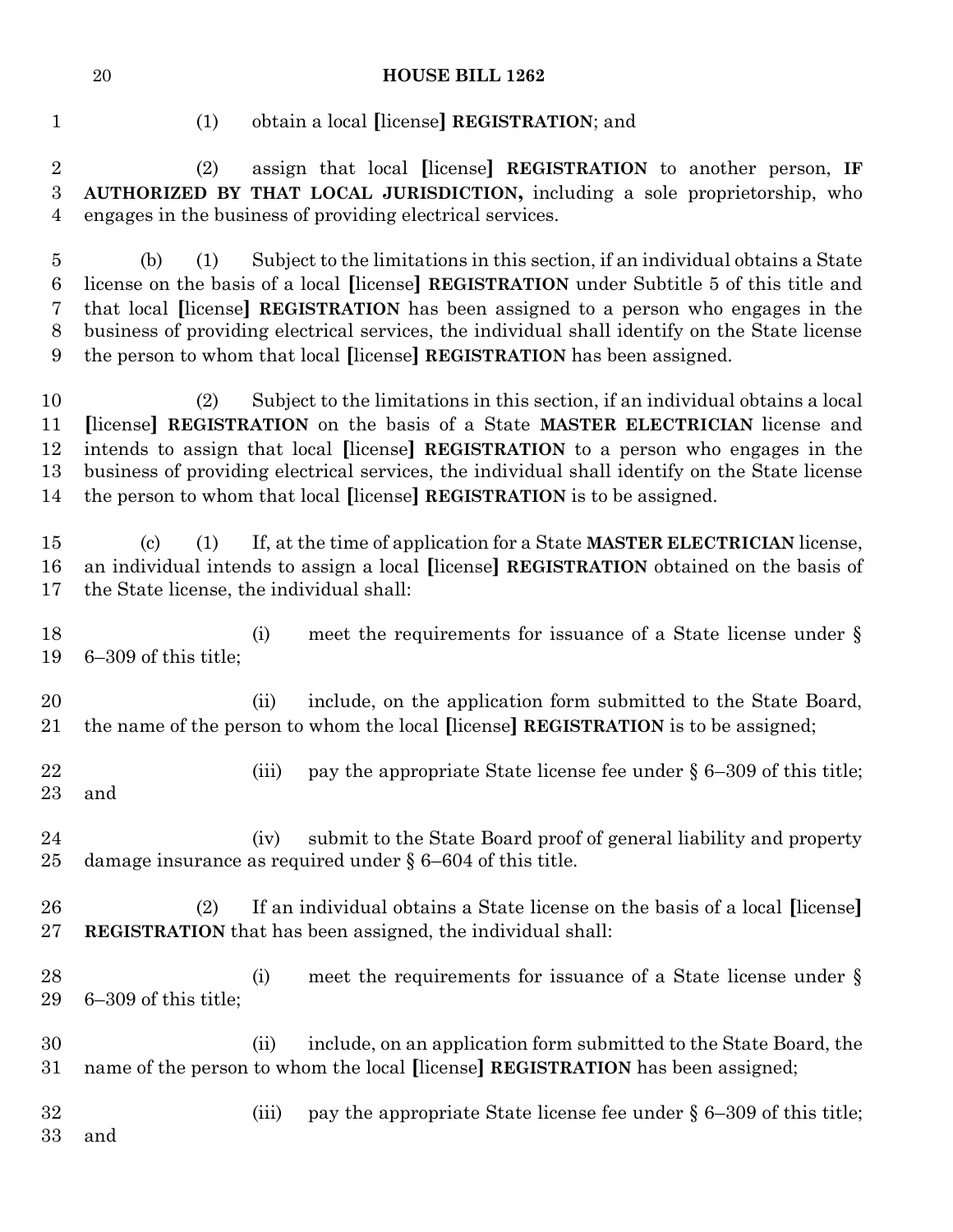| 1<br>$\overline{2}$                                  | submit to the State Board proof of general liability and property<br>(iv)<br>damage insurance, IF APPLICABLE, as required under $\S 6-604$ of this title.                                                                                                                                                   |
|------------------------------------------------------|-------------------------------------------------------------------------------------------------------------------------------------------------------------------------------------------------------------------------------------------------------------------------------------------------------------|
| $\boldsymbol{3}$<br>$\overline{4}$<br>$\overline{5}$ | If, after issuance of a State MASTER ELECTRICIAN license to an<br>(3)<br>individual, the individual intends to assign a local [license] REGISTRATION obtained on<br>the basis of the State MASTER ELECTRICIAN license, the individual shall:                                                                |
| 6                                                    | meet the notification requirements of $\S 6-314$ of this title;<br>(i)                                                                                                                                                                                                                                      |
| 7<br>$8\,$                                           | submit to the State Board an application for identification of the<br>(ii)<br>assignment on the State license;                                                                                                                                                                                              |
| 9<br>10                                              | pay to the State Board an identification fee set by the State<br>(iii)<br>Board;                                                                                                                                                                                                                            |
| 11<br>12                                             | submit to the State Board proof of general liability and property<br>(iv)<br>damage insurance as required under $\S 6-604$ of this title; and                                                                                                                                                               |
| 13                                                   | return the State license.<br>(v)                                                                                                                                                                                                                                                                            |
| 14<br>15<br>16<br>17                                 | If an individual obtains a local [license] REGISTRATION by the use of<br>(d)<br>(1)<br>the State MASTER ELECTRICIAN license of the individual, the local license may be<br>assigned at any 1 time to only 1 person who engages in the business of providing electrical<br>services.                         |
| 18<br>19<br>20<br>21                                 | If at any time an individual holds 2 or more current local [licenses]<br>(2)<br>REGISTRATIONS that were obtained by the use of a State MASTER ELECTRICIAN license,<br>the individual may assign those local [licenses] REGISTRATIONS only if the assignment is<br>made to the same person.                  |
|                                                      | $22$ 6-402.                                                                                                                                                                                                                                                                                                 |
| 23<br>24<br>25<br>26                                 | Subject to the limitations in this section and $\S$ 6–314 of this title, a master<br>(a)<br>electrician who is licensed by the State Board and who assigns a local [license]<br><b>REGISTRATION</b> to a person who engages in the business of providing electrical services<br>may change that assignment. |
| 27<br>28                                             | To change an assignment of a local [license] REGISTRATION, an applicant<br>(b)<br>shall:                                                                                                                                                                                                                    |
| 29<br>30                                             | (1)<br>submit to the State Board an application on the form that the State<br>Board provides;                                                                                                                                                                                                               |
| 31                                                   | (2)<br>pay to the State Board a change of status fee set by the State Board;                                                                                                                                                                                                                                |
| 32                                                   | (3)<br>submit to the State Board proof of the change of status of the local                                                                                                                                                                                                                                 |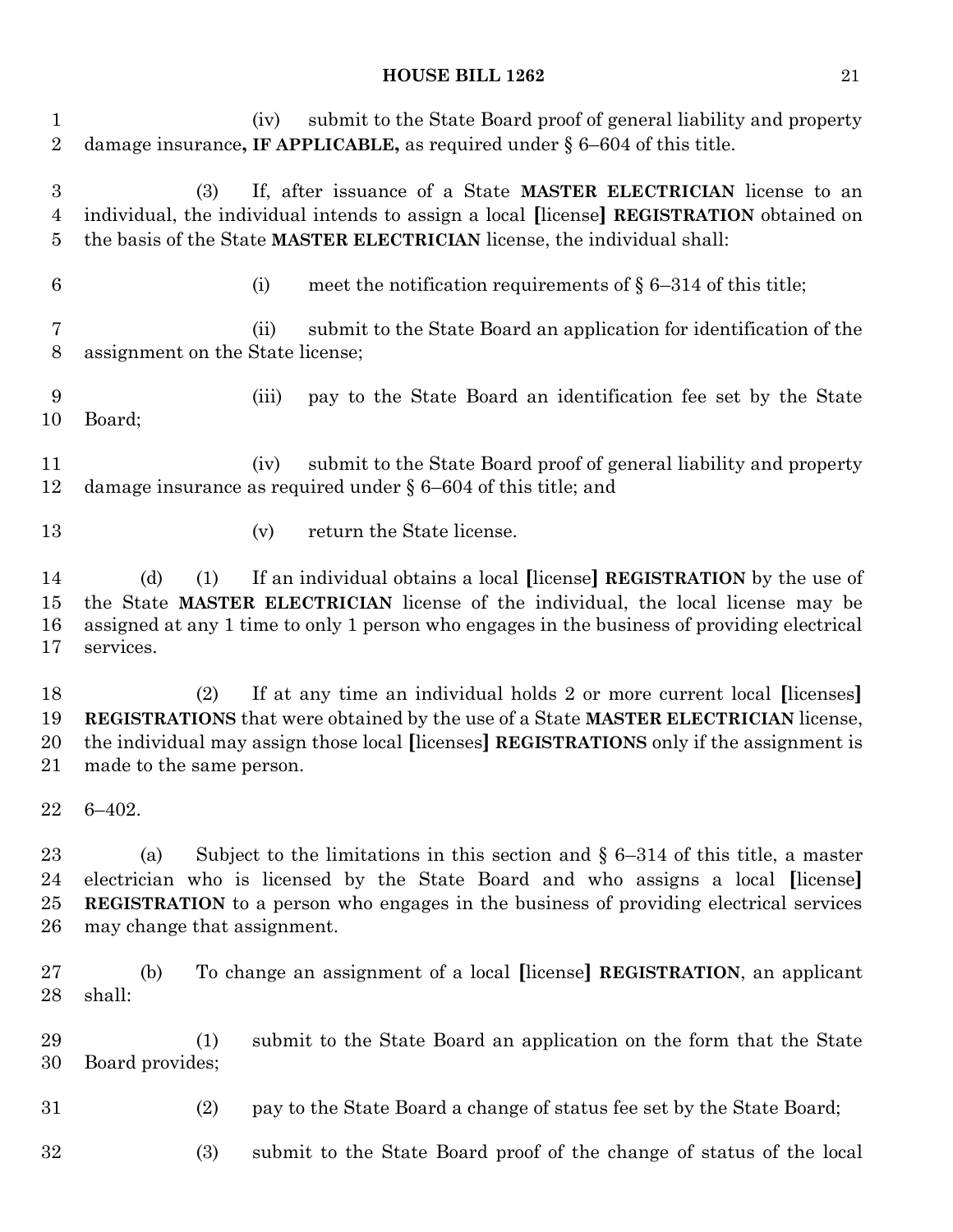|                          | 22                                                      | <b>HOUSE BILL 1262</b>                                                                                                                                                                                                                   |
|--------------------------|---------------------------------------------------------|------------------------------------------------------------------------------------------------------------------------------------------------------------------------------------------------------------------------------------------|
| $\mathbf{1}$             |                                                         | [license] REGISTRATION; and                                                                                                                                                                                                              |
| $\overline{2}$           |                                                         | return the State license to the State Board.<br>(4)                                                                                                                                                                                      |
| $\boldsymbol{3}$<br>4    | $\left( \mathrm{c}\right)$<br>license to the applicant. | On payment of the change of status fee, the State Board shall issue a new                                                                                                                                                                |
| $\overline{5}$<br>6<br>7 | (d)                                                     | The State Board shall give each local jurisdiction notice of any change in the<br>status of a local [license] REGISTRATION obtained by the use of a State license that will<br>affect the status of the State license.                   |
| 8                        | $6 - 501.$                                              |                                                                                                                                                                                                                                          |
| 9<br>10                  | (A)<br>INDICATED.                                       | In this subtitle [,] THE FOLLOWING WORDS HAVE THE MEANINGS                                                                                                                                                                               |
| 11                       | (B)                                                     | ["reciprocal] "RECIPROCAL license"[:<br>(1)                                                                                                                                                                                              |
| 12                       |                                                         | means a license to provide electrical services issued by.<br>(1)                                                                                                                                                                         |
| 13<br>14                 |                                                         | the State Board on the basis of a [license] REGISTRATION issued<br>(i)<br>by a local jurisdiction $[$ ; or].                                                                                                                             |
| 15<br>16                 |                                                         | "RECIPROCAL LICENSE" INCLUDES ANY TYPE OR CLASS OF<br>(2)<br>LICENSE THAT THE STATE BOARD ISSUES TO PROVIDE ELECTRICAL SERVICES.                                                                                                         |
| 17<br>18                 |                                                         | "RECIPROCAL<br>(1)<br>$(iii)$ (C)<br><b>REGISTRATION"</b><br><b>MEANS</b><br><b>REGISTRATION WITH</b> a local jurisdiction on the basis of [a license issued by]:                                                                        |
| 19                       |                                                         | $[1.]$ (I)<br>A LICENSE ISSUED BY the State Board; or                                                                                                                                                                                    |
| 20<br>21                 | and]                                                    | $[2.]$ (II)<br>A REGISTRATION WITH another local jurisdiction [;                                                                                                                                                                         |
| 22<br>23<br>24           | electrical services.                                    | "RECIPROCAL REGISTRATION" includes any type or class of [license]<br>(2)<br>that the State Board or] REGISTRATION WITH a local jurisdiction [issues] to provide                                                                          |
| 25                       | $6 - 502.$                                              |                                                                                                                                                                                                                                          |
| 26<br>27<br>28           | (a)                                                     | Subject to the limitations in this title, the State Board may reciprocate with a<br>local jurisdiction to waive any of the qualifications required for any license issued under<br>this title for an applicant for a reciprocal license. |
| 29                       | (b)                                                     | Subject to the limitations in this subtitle, each local jurisdiction may                                                                                                                                                                 |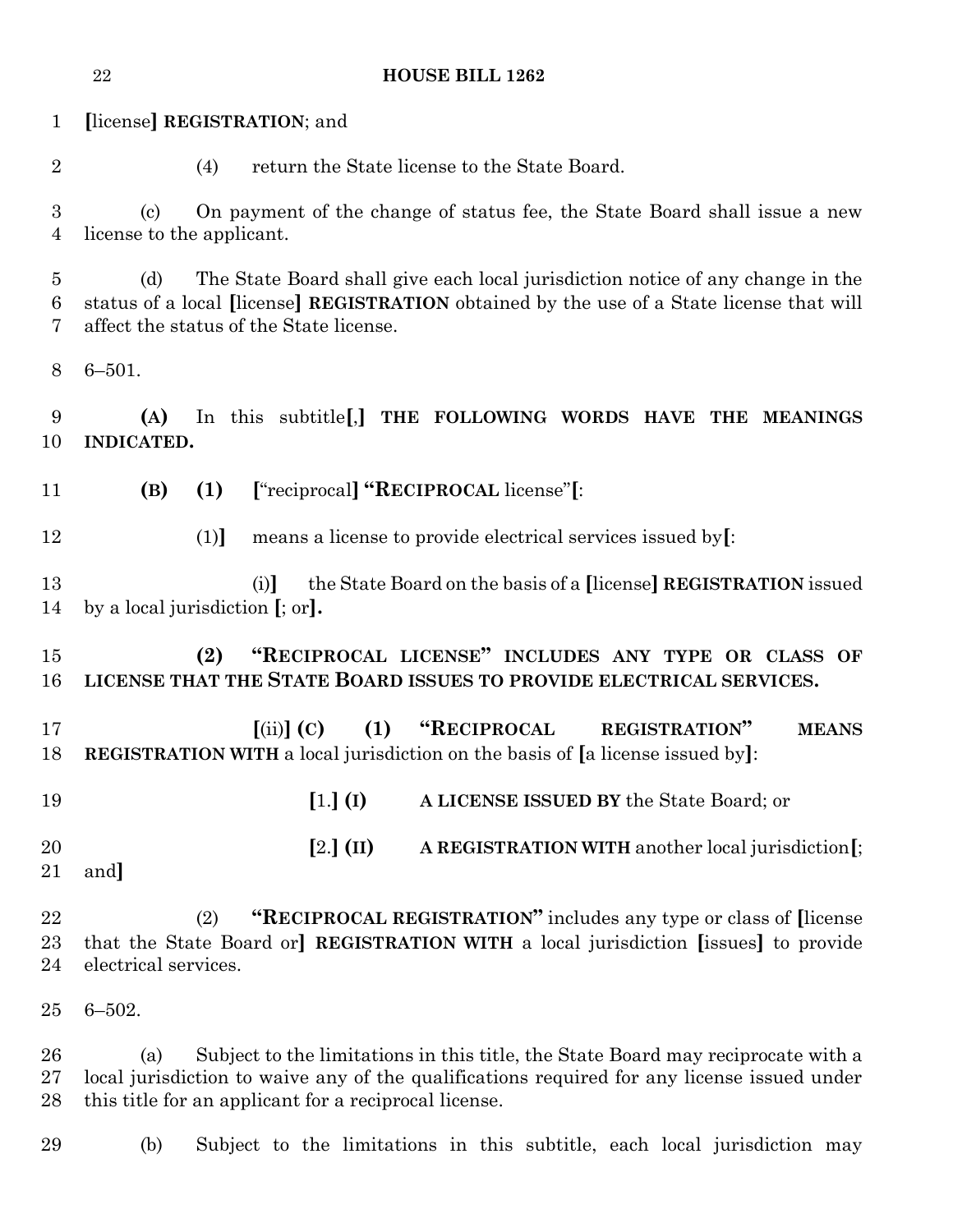| $\mathbf 1$<br>$\overline{2}$<br>3 | reciprocate with the State Board or another local jurisdiction to waive any local<br>examination requirement and the qualifications required for taking a local examination for<br>an applicant for a reciprocal [license] REGISTRATION.               |  |
|------------------------------------|--------------------------------------------------------------------------------------------------------------------------------------------------------------------------------------------------------------------------------------------------------|--|
| $\overline{4}$                     | $6 - 503.$                                                                                                                                                                                                                                             |  |
| 5<br>6                             | Subject to the limitations in this subtitle, an individual may qualify for a<br>(a)<br>reciprocal license from the State Board if the individual:                                                                                                      |  |
| 7<br>$8\,$                         | [holds a license from] IS REGISTERED WITH a local jurisdiction of the<br>(1)<br>State to provide electrical services in the local jurisdiction;                                                                                                        |  |
| 9<br>10                            | applies for a reciprocal license of the same class or type AS THE<br>(2)<br>APPLICANT'S LOCAL REGISTRATION that the State Board issues; and                                                                                                            |  |
| 11                                 | (3)<br>at the time of application, does not have:                                                                                                                                                                                                      |  |
| 12<br>13                           | the same class or type of [license] REGISTRATION suspended or<br>(i)<br>revoked by a local jurisdiction of the State; or                                                                                                                               |  |
| 14<br>15                           | a record of outstanding violations of the regulations of a local<br>(ii)<br>jurisdiction of the State.                                                                                                                                                 |  |
| 16<br>17                           | The State Board shall waive any of the qualifications required for a license<br>(b)<br>under this title for an individual who:                                                                                                                         |  |
| 18<br>19<br>20                     | [holds a license, from] IS REGISTERED WITH a local jurisdiction of the<br>(1)<br>State, [of the] TO PROVIDE THE same class or type OF ELECTRICAL SERVICES as THOSE<br><b>PERMITTED BY</b> the license for which the applicant is seeking a waiver; and |  |
| 21                                 | (2) meets the waiver requirements of subsection (c) of this section.                                                                                                                                                                                   |  |
| 22<br>23                           | The State Board shall grant a waiver under this section for an applicant who<br>$\left( \mathrm{c}\right)$<br>[holds a license from] IS REGISTERED WITH a local jurisdiction only if the applicant:                                                    |  |
| $\bf{24}$<br>25                    | qualified for the [license] REGISTRATION by passing an<br>(1)<br>(i)<br>1.<br>examination given in the local jurisdiction; and                                                                                                                         |  |
| 26<br>27                           | has [held the license] BEEN REGISTERED for at least 1<br>2.<br>year immediately before the date of application; or                                                                                                                                     |  |
| 28<br>29                           | qualified for the [license] REGISTRATION other than by<br>1.<br>(ii)<br>passing an examination in the local jurisdiction; and                                                                                                                          |  |
| 30<br>31                           | has [held the license] BEEN REGISTERED for at least 2<br>2.<br>years immediately before the date of application;                                                                                                                                       |  |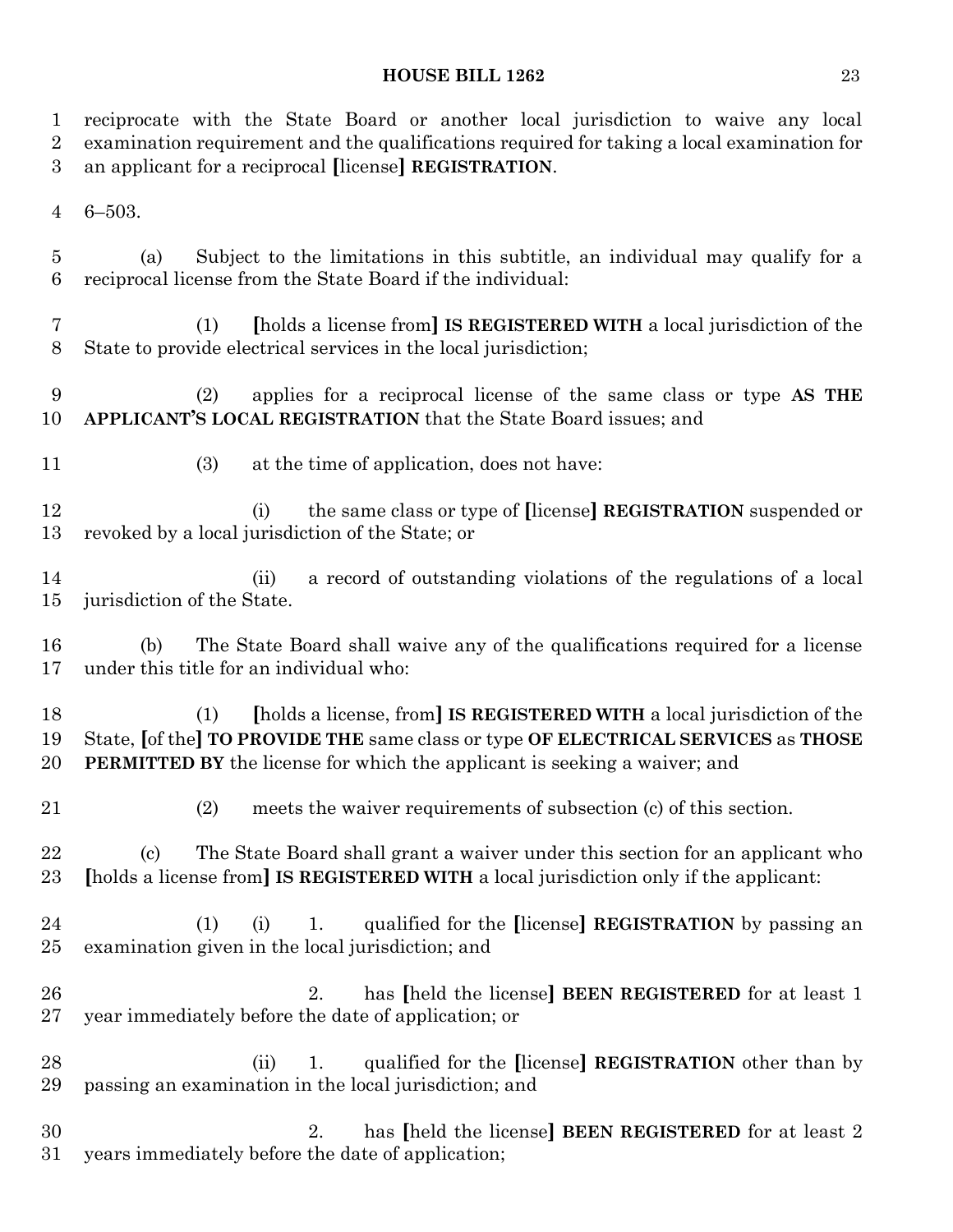| $\mathbf{1}$                       | submits a written statement from the local jurisdiction certifying:<br>(2)                                                                                                                                                                         |
|------------------------------------|----------------------------------------------------------------------------------------------------------------------------------------------------------------------------------------------------------------------------------------------------|
| $\overline{2}$<br>$\boldsymbol{3}$ | if the license is issued REGISTRATION WAS EARNED on the<br>(i)<br>basis of an examination, the date of [issuance of the license] REGISTRATION; and                                                                                                 |
| $\overline{4}$                     | the [licensee] REGISTRANT:<br>(ii)                                                                                                                                                                                                                 |
| $\overline{5}$                     | 1.<br>is in good standing with the local jurisdiction; and                                                                                                                                                                                         |
| $\boldsymbol{6}$<br>7              | 2.<br>has no record of outstanding violations of regulations of<br>the local jurisdiction;                                                                                                                                                         |
| $8\,$                              | (3)<br>pays any reciprocal license fee set by the State Board;                                                                                                                                                                                     |
| 9<br>10                            | if required, submits proof of general liability insurance to the State<br>(4)<br>Board; and                                                                                                                                                        |
| 11                                 | (5)<br>complies with any other licensing requirements of the State Board.                                                                                                                                                                          |
| 12                                 | $6 - 504.$                                                                                                                                                                                                                                         |
| 13<br>14                           | Subject to the limitations in this subtitle, an individual may qualify for a<br>(a)<br>reciprocal [license] REGISTRATION from a local jurisdiction of the State if the individual:                                                                 |
| 15<br>16                           | is [licensed by] REGISTERED WITH another local jurisdiction of the<br>(1)<br>State to provide electrical services in that local jurisdiction;                                                                                                      |
| 17<br>18<br>19                     | applies for a reciprocal [license of] REGISTRATION TO PROVIDE the<br>(2)<br>same class or type OF ELECTRICAL SERVICES as [the license that] THOSE PERMITTED<br>BY THE REGISTRATION the individual holds in that local jurisdiction; and            |
| 20                                 | (3)<br>at the time of application, does not have:                                                                                                                                                                                                  |
| 21<br>22                           | a [license] REGISTRATION of the same class or type suspended<br>(i)<br>or revoked by a local jurisdiction of the State; or                                                                                                                         |
| $^{23}$<br>24                      | a record of outstanding violations of the regulations of a local<br>(ii)<br>jurisdiction of the State.                                                                                                                                             |
| $25\,$<br>26<br>$27\,$             | A local jurisdiction of the State that [issues a license] REGISTERS<br>(b)<br><b>INDIVIDUALS</b> to provide electrical services shall waive any of the [licensing]<br>REGISTRATION qualifications of the local jurisdiction for an individual who: |
| 28                                 | is a resident of the State; or<br>(1)<br>(i)                                                                                                                                                                                                       |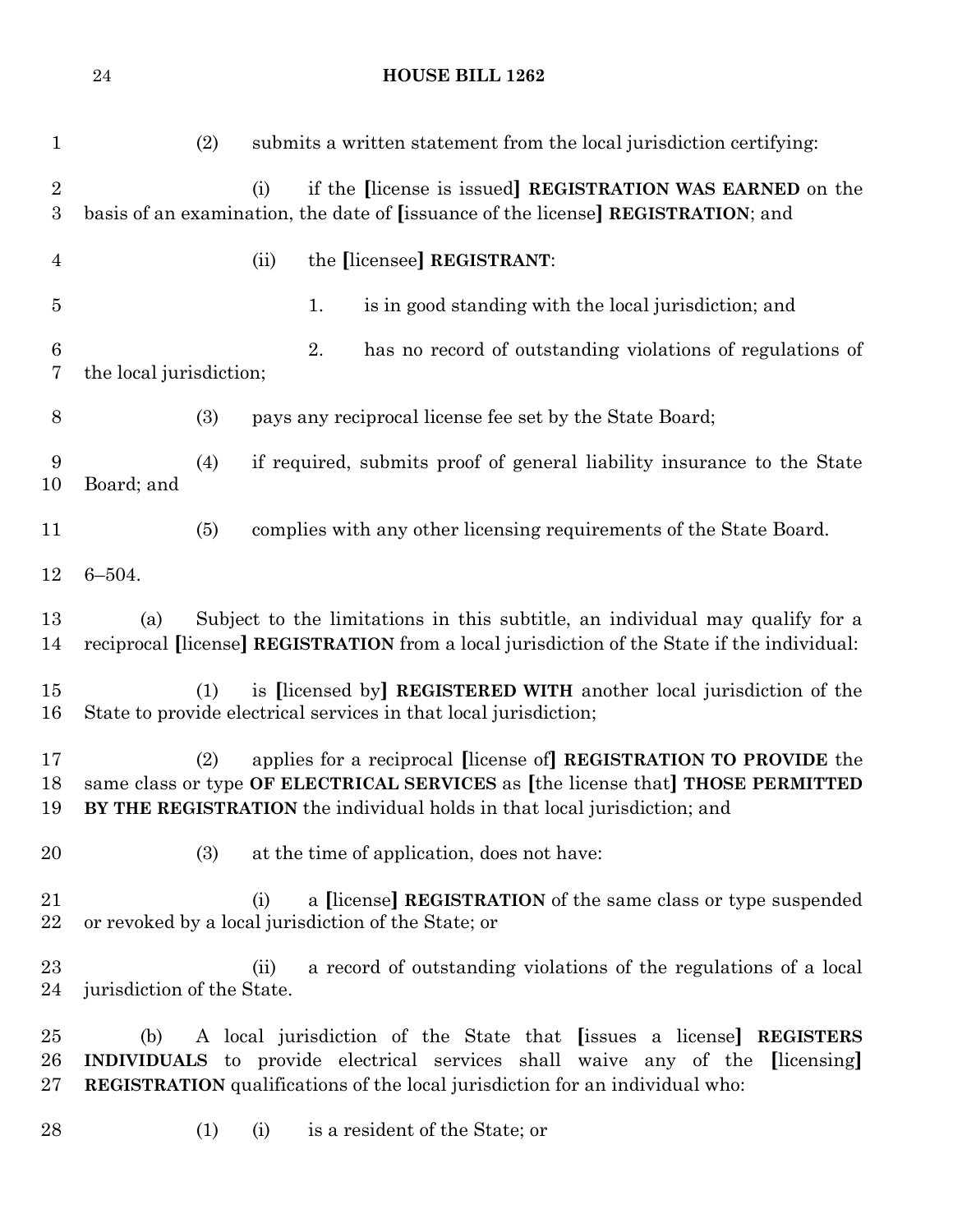(ii) meets the legal requirements of the State for establishing a principal place of business in the State; (2) **[**holds a license, from**] IS REGISTERED WITH** another local jurisdiction of the State**[**,**] TO PROVIDE ELECTRICAL SERVICES** of the same class or type as **[**the license**] THOSE PERMITTED BY THE REGISTRATION** for which the applicant is seeking a waiver; and (3) meets the waiver requirements of subsection (c) of this section. (c) A local jurisdiction shall grant a waiver under this section for an applicant who **[**holds a license from**] IS REGISTERED WITH** another local jurisdiction only if the applicant: (1) (i) 1. qualified for the **[**license**] REGISTRATION** by passing an examination given in that local jurisdiction; and 2. has **[**held the license**] BEEN REGISTERED** for at least 1 year immediately before the date of application; or (ii) 1. qualified for **[**the license**] THE REGISTRATION** other than by passing an examination in that local jurisdiction; and 2. has **[**held the license**] BEEN REGISTERED** for at least 2 years immediately before the date of application; (2) submits a written statement from the local jurisdiction certifying: (i) if **[**a license is issued**] A REGISTRATION WAS EARNED** on the basis of an examination, the date of **[**issuance of the license**] REGISTRATION**; and (ii) the **[**licensee**] REGISTRANT**: 23 1. is in good standing with the local jurisdiction; and 2. has no record of outstanding violations of the regulations of the local jurisdiction; (3) pays any reciprocal **[**license**] REGISTRATION** fee required by the local jurisdiction; 28 (4) if required: (i) executes a bond to the local jurisdiction; or (ii) submits proof of general liability insurance to the local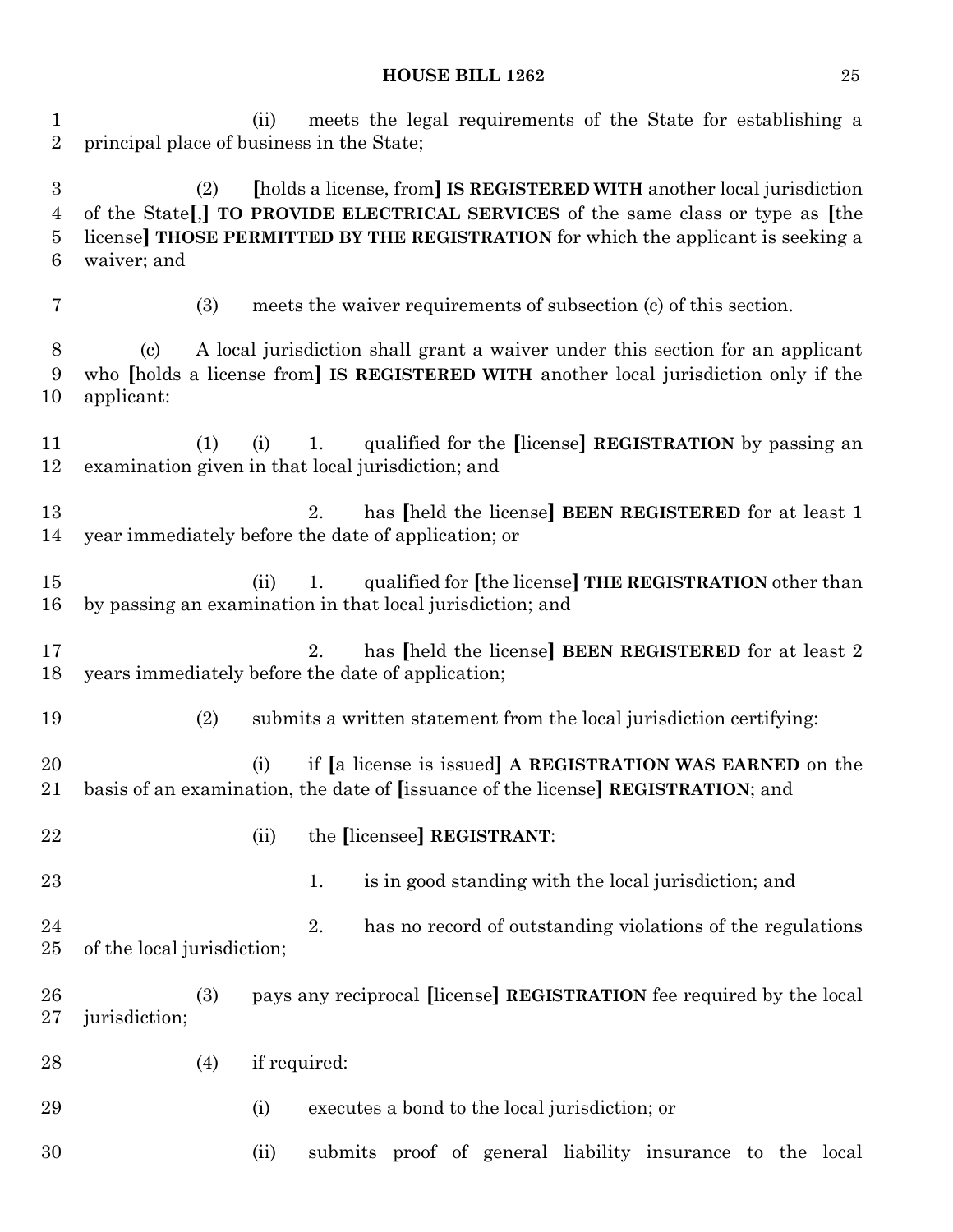jurisdiction; and

 (5) complies with any other **[**licensing**] REGISTRATION** requirements of the local jurisdiction.

6–505.

 (a) Before a reciprocal license **OR A RECIPROCAL REGISTRATION** expires, the licensee **OR REGISTRANT** periodically may renew it for an additional term, if the licensee **OR REGISTRANT**:

(1) otherwise is entitled to be licensed **OR REGISTERED**;

- (2) pays a renewal fee to:
- 

(i) the State Board as required under this title; or

 (ii) the local jurisdiction from which the reciprocal **[**license**] REGISTRATION** is sought; and

(3) meets any other requirement for renewal set by:

(i) the State Board; or

 (ii) the local jurisdiction from which the reciprocal **[**license**] REGISTRATION** is sought.

 (b) A reciprocal license **OR RECIPROCAL REGISTRATION** issued to an individual who has failed to renew the license **OR REGISTRATION** may not be reinstated.

 (c) A reciprocal license **OR A RECIPROCAL REGISTRATION** issued under this subtitle is not transferable.

6–506.

 (a) Subject to subsection (b) of this section, an individual who holds a reciprocal license **OR A RECIPROCAL REGISTRATION** may assign it to a person who engages in the business of providing electrical services if the individual is employed principally by the person.

 (b) An individual may reassign the reciprocal license **OR RECIPROCAL REGISTRATION** of the individual once in a fiscal year.

6–601.

**(A) THIS SECTION APPLIES ONLY TO A LOCAL JURISDICTION THAT HAS**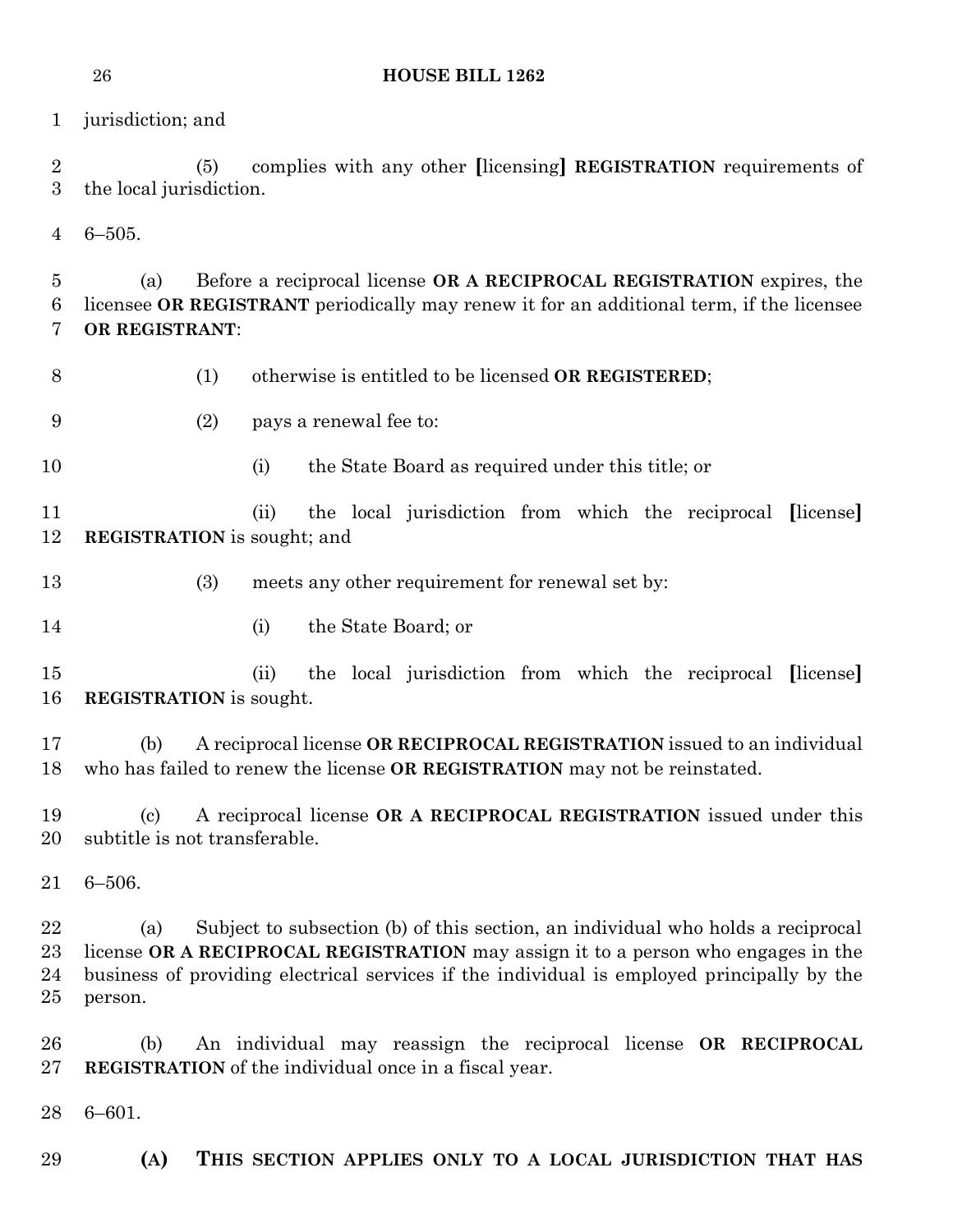# **APPLIED FOR AND RECEIVED AUTHORIZATION TO OFFER LOCAL MASTER OR JOURNEYPERSON REGISTRATION UNDER § 6–103 OF THIS TITLE.**

 **(B)** Within 60 days after the issuance of a State license to an individual, the individual shall **[**hold a local license issued by**] REGISTER LOCALLY WITH** the local jurisdiction where the individual:

(1) resides;

- (2) has a principal business office; or
- (3) has a resident agent.
- 6–602.

 (a) Subject to the limitations in this section, a local jurisdiction shall waive its examination requirements for an individual who is licensed by the State Board to provide electrical services **[**as a master electrician**]**.

 (b) A local jurisdiction shall grant a waiver under this section only if the applicant:

 (1) pays any **[**license**] REGISTRATION** fee that the local jurisdiction requires; and

(2) provides adequate evidence that the applicant:

 (i) is licensed as **[**a master**] AN** electrician under this title **[**after passing an examination given by the State Board or complies with § 6–307 of this title**]**;

- 
- (ii) holds an active State license; and
- (iii) in place of any bond requirement of a local jurisdiction, meets the insurance requirements of § 6–604 of this subtitle.

 (c) Within 10 working days after payment of any local **[**license**] REGISTRATION** fee, a local jurisdiction shall issue a local **[**license**] REGISTRATION** to each applicant who meets the requirements of this section.

6–603.

 (a) **[**A master**] AN** electrician may obtain an electrical permit or any other similar permit from a local jurisdiction, if the **[**master**]** electrician:

 (1) **[**holds an active local license**] IS ACTIVELY REGISTERED LOCALLY**, if required, or **HOLDS** a State license;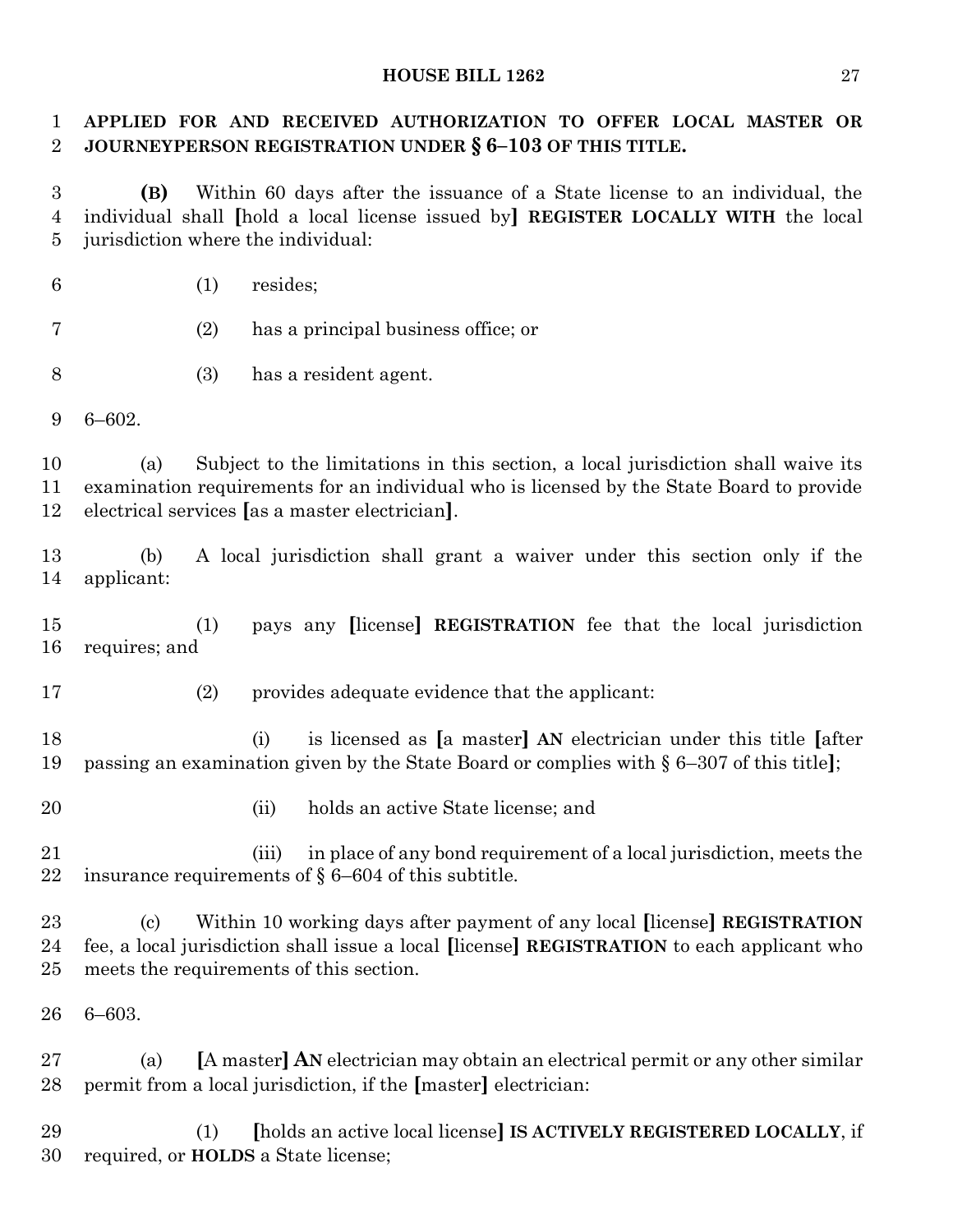| 1                |                            | (2)<br>shows proof of the State license; and                                                |
|------------------|----------------------------|---------------------------------------------------------------------------------------------|
|                  |                            |                                                                                             |
| $\overline{2}$   |                            | (3)<br>pays any permit fee that the local jurisdiction requires.                            |
| $\boldsymbol{3}$ | (b)                        | Before a local jurisdiction issues an electrical permit or similar permit to [a             |
| 4                |                            | master] AN electrician under this section, the local jurisdiction shall give the [master]   |
| 5                |                            | electrician notice of any local electrical requirements with which the [master] electrician |
| 6                |                            | shall comply while providing electrical services in that local jurisdiction.                |
|                  |                            |                                                                                             |
| 7                | $\left( \mathrm{c}\right)$ | On payment of the permit fee that the local jurisdiction requires, the local                |
| 8                |                            | jurisdiction shall issue the appropriate permit to each applicant who meets the             |
| 9                |                            | requirements of this section.                                                               |
|                  |                            |                                                                                             |
| 10               | $6 - 604.$                 |                                                                                             |
| 11               | (b)                        | A master electrician who is licensed by the State Board and provides electrical             |
| 12               |                            | services or a person to whom [the] A master electrician LICENSED BY THE STATE BOARD         |
|                  |                            |                                                                                             |
| 13               |                            | assigns a local [license] REGISTRATION under this title shall:                              |
| 14               |                            | (1)<br>maintain general liability insurance in the amount of at least \$300,000;            |
|                  |                            |                                                                                             |
| 15               |                            | (2)<br>maintain property damage insurance in the amount of at least                         |
| 16               | $$100,000;$ and            |                                                                                             |
|                  |                            |                                                                                             |
| 17               |                            | (3)<br>submit proof of the required insurance to the State Board.                           |
| 18               | $[6 - 605]$                |                                                                                             |
|                  |                            |                                                                                             |
| 19               |                            | A licensed master electrician or a person to whom a master electrician assigns a local      |
| 20               |                            | license may employ an individual who is not a licensed master electrician under this title  |
| 21               |                            | to provide electrical services if the individual provides the services only while under the |
| 22               |                            | supervision and control of a licensed master electrician.                                   |
|                  |                            |                                                                                             |
| 23               | $6 - 605.$                 |                                                                                             |
| 24               | (A)                        | EXCEPT AS OTHERWISE PROVIDED IN THIS TITLE, A PERSON MAY NOT                                |
| 25               |                            | EMPLOY AN INDIVIDUAL TO PROVIDE ELECTRICAL SERVICES OR EMPLOY AN                            |
| 26               |                            | INDIVIDUAL TO ASSIST IN PROVIDING ELECTRICAL SERVICES UNLESS THE                            |
| $27\,$           | <b>INDIVIDUAL:</b>         |                                                                                             |
|                  |                            |                                                                                             |
| 28               |                            | IS LICENSED BY THE STATE BOARD AS A MASTER ELECTRICIAN;<br>(1)                              |
|                  |                            |                                                                                             |
|                  |                            |                                                                                             |

 **(2) (I) IS LICENSED BY THE STATE BOARD AS A JOURNEYPERSON ELECTRICIAN; AND**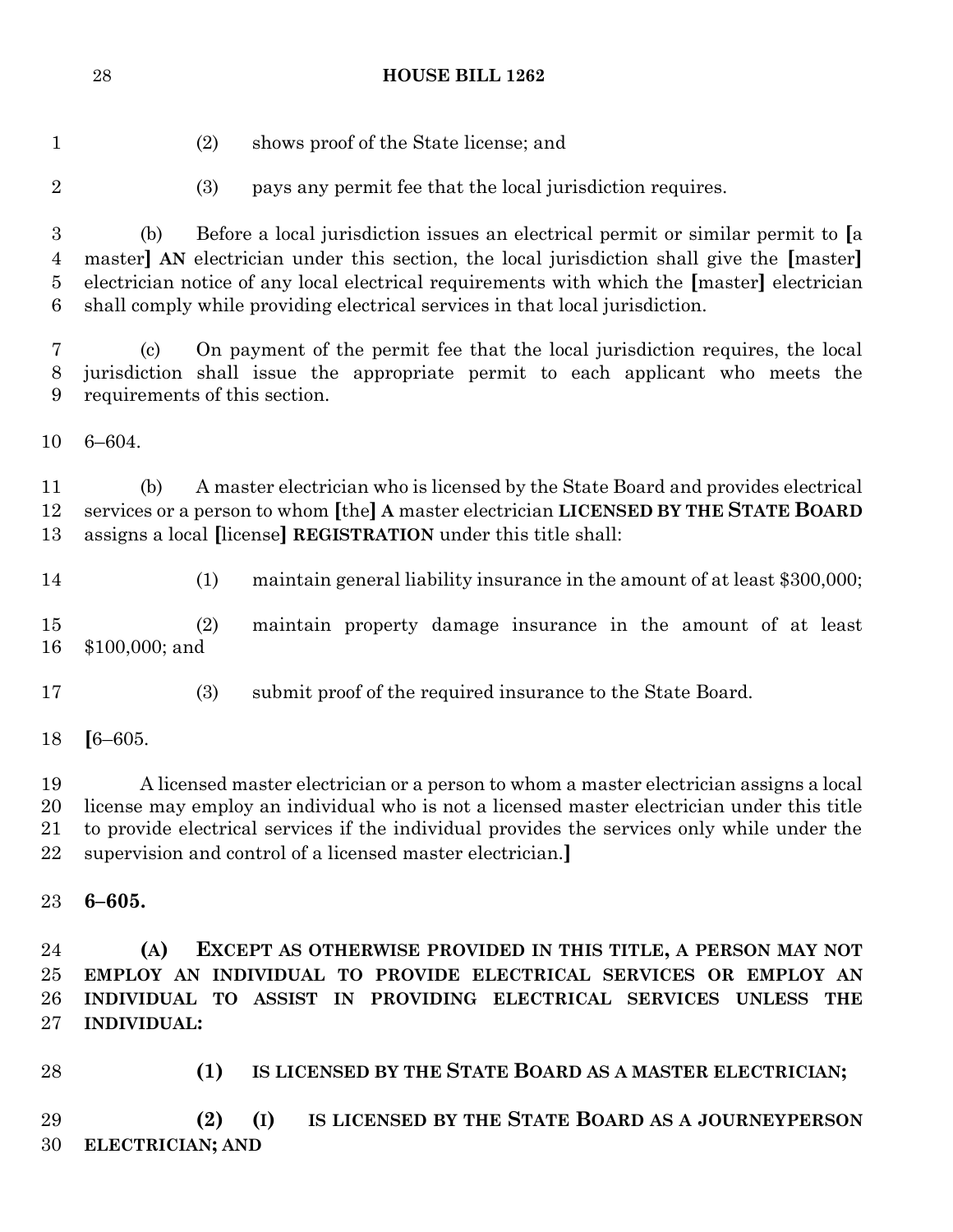**(II) PROVIDES OR ASSISTS IN PROVIDING ELECTRICAL SERVICES WITHIN THE SCOPE OF THE INDIVIDUAL'S LICENSE; OR**

 **(3) (I) IS LICENSED BY THE STATE BOARD AS AN APPRENTICE ELECTRICIAN; AND**

 **(II) PROVIDES OR ASSISTS IN PROVIDING ELECTRICAL SERVICES WITHIN THE SCOPE OF THE INDIVIDUAL'S LICENSE.**

 **(B) AT LEAST ONE LICENSED MASTER ELECTRICIAN OR JOURNEYPERSON ELECTRICIAN SHALL BE PRESENT AT EACH JOB SITE IN WHICH ELECTRICAL SERVICES ARE PROVIDED.**

**6–606.**

 **(A) A MASTER ELECTRICIAN SHALL DISPLAY THE MASTER ELECTRICIAN'S LICENSE AND THE LICENSE NUMBER CONSPICUOUSLY IN THE PRINCIPAL PLACE OF BUSINESS OF THE MASTER ELECTRICIAN.**

 **(B) EACH ELECTRICIAN ADVERTISEMENT IN THE NAME OF A PERSON WHO ENGAGES IN THE BUSINESS OF PROVIDING ELECTRICAL SERVICES SHALL CONTAIN THE LICENSE NUMBER AND NAME OF A MASTER ELECTRICIAN OR HOLDER OF A JOURNEYPERSON ELECTRICIAN LICENSE WHOM THE MASTER ELECTRICIAN EMPLOYS AND DESIGNATES TO DIRECT AND CONTROL THE PROVISION OF ELECTRICAL SERVICES THROUGH THE BUSINESS OF THE PERSON.**

 **(C) A LICENSEE SHALL GIVE THE STATE BOARD WRITTEN NOTICE OF ANY CHANGE OF NAME, ADDRESS, OR EMPLOYMENT FROM WHAT APPEARS ON THE CURRENT LICENSE AT LEAST 10 WORKING DAYS BEFORE THE CHANGE IS TO TAKE EFFECT.**

**6–607.**

**EXCEPT AS OTHERWISE PROVIDED IN THIS TITLE, AN INDIVIDUAL MAY NOT:**

 **(1) PROVIDE, ATTEMPT TO PROVIDE, OR OFFER TO PROVIDE ELECTRICAL SERVICES FOR COMPENSATION IN THE STATE WITHOUT AN APPROPRIATE LICENSE ISSUED UNDER THIS TITLE;**

 **(2) ASSIST, ATTEMPT TO ASSIST, OR OFFER TO ASSIST IN PROVIDING ELECTRICAL SERVICES FOR COMPENSATION IN THE STATE WITHOUT THE REQUIRED LICENSE OR APPROPRIATE REGISTRATION ISSUED UNDER THIS TITLE;**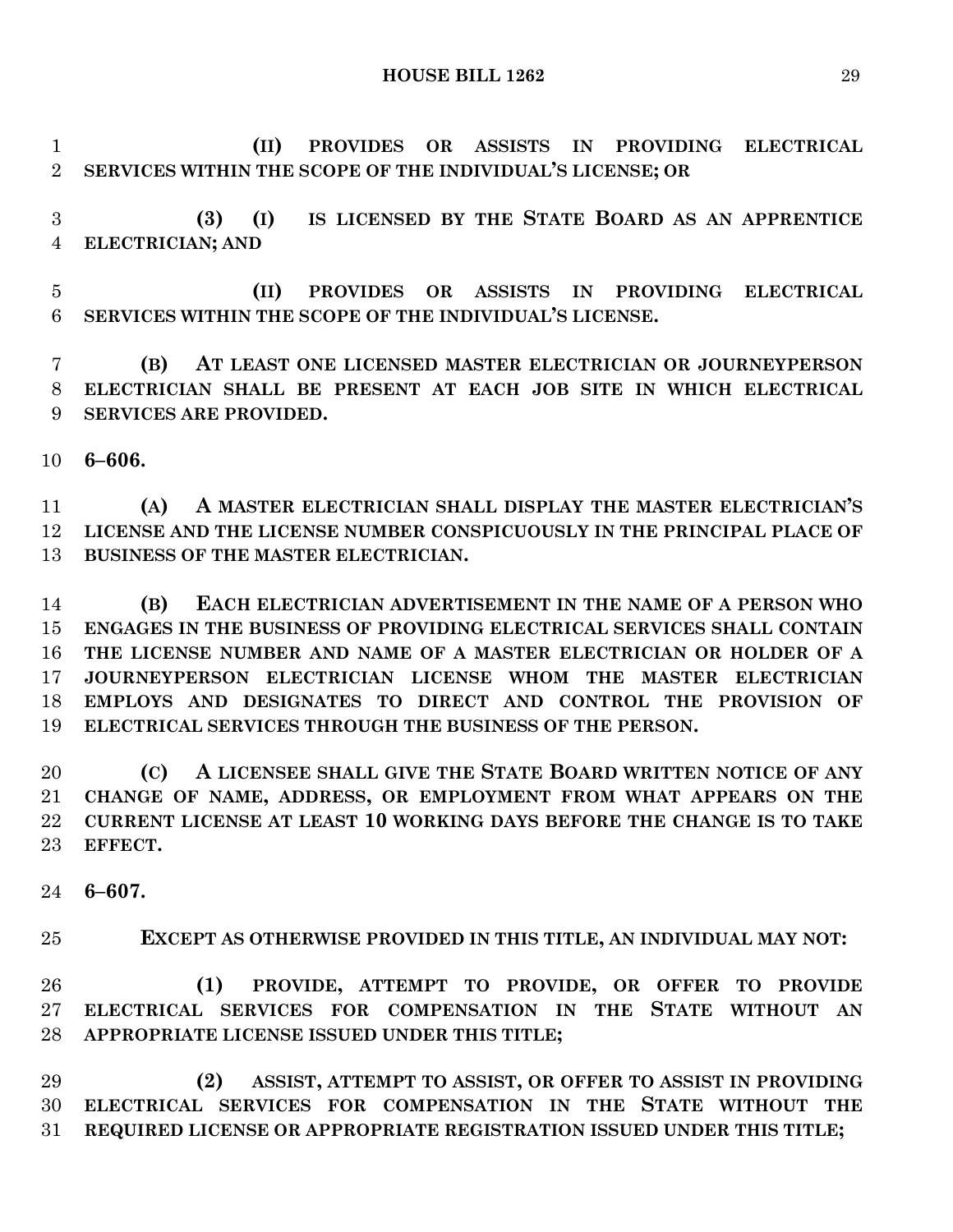**(3) PROVIDE ELECTRICAL SERVICES FOR COMPENSATION WITHOUT OBTAINING A PERMIT FOR SUCH SERVICES IF REQUIRED BY A LOCAL JURISDICTION; OR**

 **(4) PROVIDE ELECTRICAL SERVICES BEYOND THE SCOPE OF THE LICENSE ISSUED TO THE INDIVIDUAL UNDER THIS TITLE.**

**6–608.**

 **(A) IN THIS SECTION, "OFFICER" INCLUDES A SUPERINTENDENT, A MANAGER, OR AN AGENT OF A BUSINESS ENTITY, REGARDLESS OF WHETHER THE BUSINESS ENTITY ENGAGES IN THE BUSINESS OF PROVIDING ELECTRICAL SERVICES.**

 **(B) ANY PERSON, INCLUDING AN OFFICER, WHO VIOLATES ANY PROVISION OF THIS SUBTITLE IS GUILTY OF A MISDEMEANOR AND ON CONVICTION IS SUBJECT TO:**

**(1) ON A FIRST CONVICTION, A FINE NOT EXCEEDING \$1,000; AND**

 **(2) ON A SECOND OR SUBSEQUENT CONVICTION, A FINE NOT EXCEEDING \$5,000.**

 **(C) ANY PERSON WHO VIOLATES § 6–604 OF THIS SUBTITLE IS GUILTY OF A MISDEMEANOR AND ON CONVICTION IS SUBJECT TO A FINE NOT EXCEEDING \$1,000.**

 **(D) (1) IN ADDITION TO ANY OTHER PENALTIES IMPOSED UNDER THIS TITLE, THE STATE BOARD MAY IMPOSE ON A PERSON WHO VIOLATES ANY PROVISION OF THIS SUBTITLE A CIVIL PENALTY NOT EXCEEDING \$5,000 FOR EACH VIOLATION.**

 **(2) IN DETERMINING THE PENALTY IMPOSED UNDER PARAGRAPH (1) OF THIS SUBSECTION, THE STATE BOARD SHALL CONSIDER:**

- **(I) THE SERIOUSNESS OF THE VIOLATION;**
- **(II) THE GOOD FAITH OF THE VIOLATOR;**
- **(III) ANY PREVIOUS VIOLATIONS BY THE VIOLATOR;**
- **(IV) THE HARMFUL EFFECT OF THE VIOLATION; AND**
- **(V) ANY OTHER RELEVANT FACTORS.**